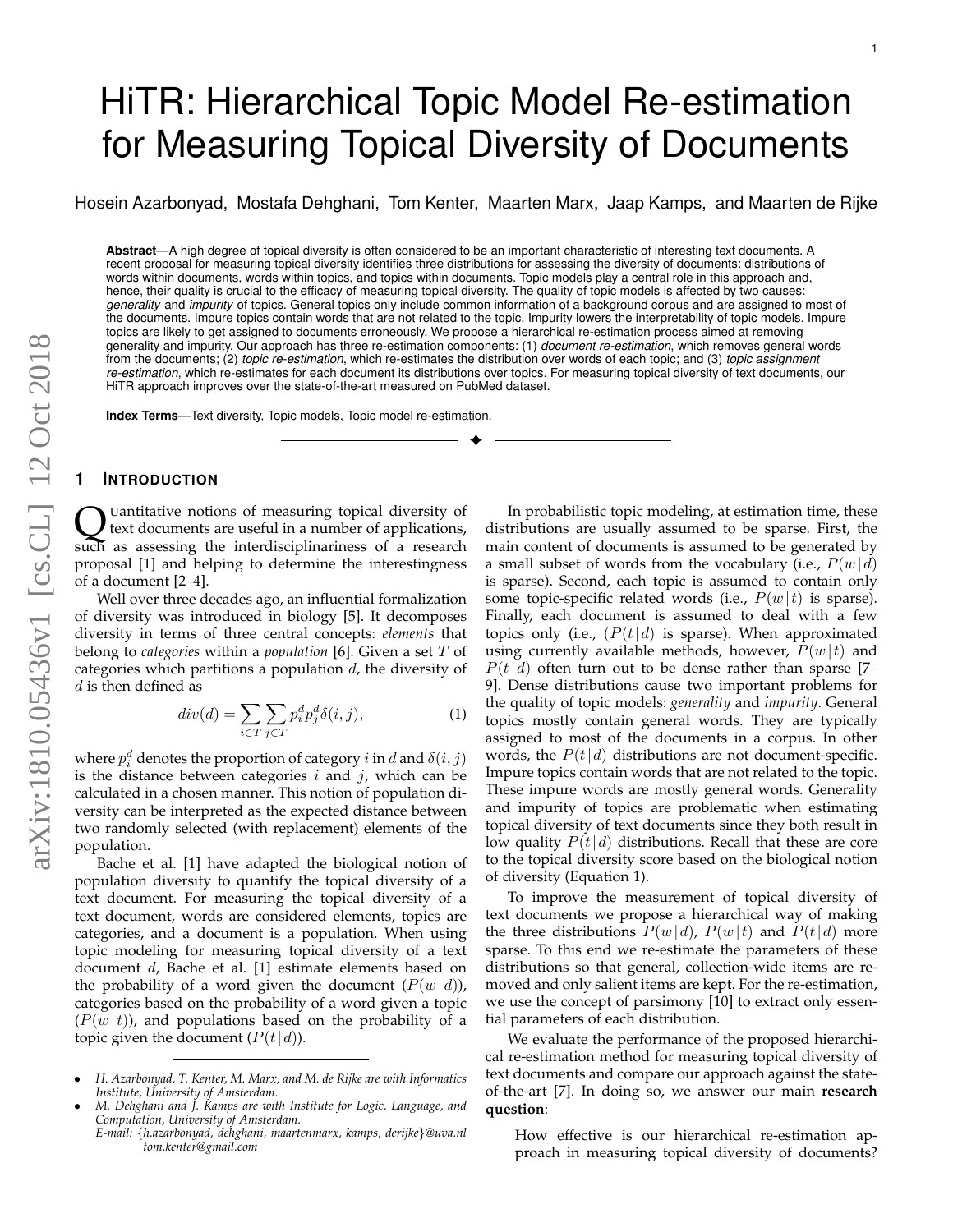How does its effectiveness compare to the state-ofthe-art in addressing the general and impure topics problem? Are the thus improved topic models also successfully applicable in other tasks?

Our main contributions are: (1) We propose a hierarchical re-estimation process for topic models to address the two main problems in estimating the topical diversity of text documents, using a biologically inspired definition of diversity. (2) We study each level of re-estimation individually in terms of efficacy in solving the general topics problem, the impure topics problem, and improving the accuracy of estimating the topical diversity of documents. (3) We study the impact of re-estimation parameters on the statistics of documents and its relation to the quality of trained topic models and recommend effective settings of these parameters.

As an additional contribution, we also make the source code of our topic model re-estimation method available to the research community to further advance research in this area  $^1$  $^1$ .

# **2 RELATED WORK**

Our hierarchical topic model re-estimation touches on research in multiple areas. We review work in four directions: improving the quality of topic models, measuring text diversity, evaluating topic models, and parsimonization.

# **2.1 Improving the quality of topic models**

Topic models are effective for modeling text documents and expressing the contents of text documents in a lowdimensional space [\[11\]](#page-12-8). Although topic models like Latent Dirichlet Allocation (LDA) are powerful tools for modeling data in an unsupervised fashion, they suffer from different issues, especially when dealing with noisy data [\[12\]](#page-12-9). As mentioned already, the two most important issues with topic models are the *generality problem* and the *impurity problem* [\[7–](#page-12-5)[9,](#page-12-6) [12\]](#page-12-9). These problems with topic models have a negative influence on the performance of tasks in which topic models are applied besides document diversity, namely document clustering, document classification, document summarization, information retrieval, sentiment analysis (see [\[12\]](#page-12-9) for an overview).

Wallach et al. [\[8\]](#page-12-10) propose asymmetric Dirichlet priors to construct a general topic and assign general terms to this general topic in the learning process. Similar ideas to improve the quality of topic models have been employed by others [\[13,](#page-12-11) [14\]](#page-12-12). Similar to [\[8,](#page-12-10) [13,](#page-12-11) [14\]](#page-12-12), one of our goals is to address the generality problem. The main difference, however, is that they do not aim to address the two issues mentioned with topic models directly and the topic representations and topic word distributions that they arrive at are neither parsimonious nor sparse. That is, in their approach, each topic could still have a non-zero assignment probability to each document. We hypothesize that parsimony is essential in topic modeling, since it is expected that each document only focuses on a few topics [\[7\]](#page-12-5) and in contrast to the work cited above our goal is to achieve this parsimony.

Soleimani and Miller [\[7\]](#page-12-5) propose parsimonious topic models (PTM) to address the generality and impurity problems. A shared topic is created and general words are assigned to this topic. PTM achieves state-of-the-art results compared to existing topic models. We also address the generality and impurity problems with topic models. The background language model in our model and the shared topic in PTM have similar functionalities. They both are used to handle and remove generality from topic-word distributions. However, in PTM, the shared topic is more complicated as for each word there are a few more parameters to be estimated: (1) whether a word is topic-specific for each topic and (2) probability of being topic-specific under each topic for each word. In our approach, we model all this using a background language model with much fewer parameters. Moreover, we model and remove the generality in three different levels: document-word distribution, topic-word distribution, and document-topic distribution. PTM handles the generality in topic-word and documenttopic distributions and does not handle the generality in document-word distribution explicitly.

## **2.2 Evaluating topic models**

Topic models are usually evaluated either intrinsically, for example, in terms of their generalization capabilities, or extrinsically in terms of their contribution to external tasks [\[15\]](#page-12-13). We focus on extrinsic evaluations of the effectiveness of our re-estimation approach. Our main evaluation concerns its effectiveness in measuring the topical diversity of text documents. In addition, in Section [7,](#page-10-0) we analyze the effectiveness of our re-estimation approach in removing impurity from documents in terms of purity in document clustering and document classification tasks.

Specifically, in the document classification task, topics are used as features of documents with values  $P(t|d)$ . These features are used for training a classifier [\[7,](#page-12-5) [16,](#page-12-14) [17\]](#page-12-15). In the document clustering task, each topic is considered a cluster and each document is assigned to its most probable topic [\[16,](#page-12-14) [18\]](#page-12-16). For the analyses in Section [7,](#page-10-0) following common practice (e.g., [\[16,](#page-12-14) [19,](#page-12-17) [20\]](#page-12-18)), we use Purity and Normalized Mutual Information in the clustering task, and Accuracy as our prime evaluation metric in the classification task. Furthermore, the quality of topic models can be measured by the quality of the term distributions per topic, in terms of topic coherence [\[16,](#page-12-14) [20\]](#page-12-18), and by having their interpretability judged by humans [\[21,](#page-12-19) [22\]](#page-12-20).

#### **2.3 Text diversity and interestingness**

Prior to Bache et al. [\[1\]](#page-12-0), measuring topical diversity of documents had not been studied comprehensively from a text mining perspective. Bache et al. [\[1\]](#page-12-0) use Rao's diversity score (Equation [1\)](#page-0-0) [\[5\]](#page-12-3) to quantify diversity of text documents by means of LDA topic models [\[11\]](#page-12-8). In their framework, the diversity of a document is proportional to the number of dissimilar topics it covers. Similar to [\[1\]](#page-12-0), Derzinski and Rohanimanesh [\[4\]](#page-12-2) define the diversity of documents by means of topic models, but instead of Rao's measure they use an information theoretic diversity measure based on the Kullback Leibler divergence. Azarbonyad et al. [\[2\]](#page-12-1) also use Rao's diversity measure to quantify the diversity of political documents and analyze the correlation of topical diversity

<sup>1.</sup> The source code is available here: [https://github.com/](https://github.com/HoseinAzarbonyad/HiTR) [HoseinAzarbonyad/HiTR](https://github.com/HoseinAzarbonyad/HiTR)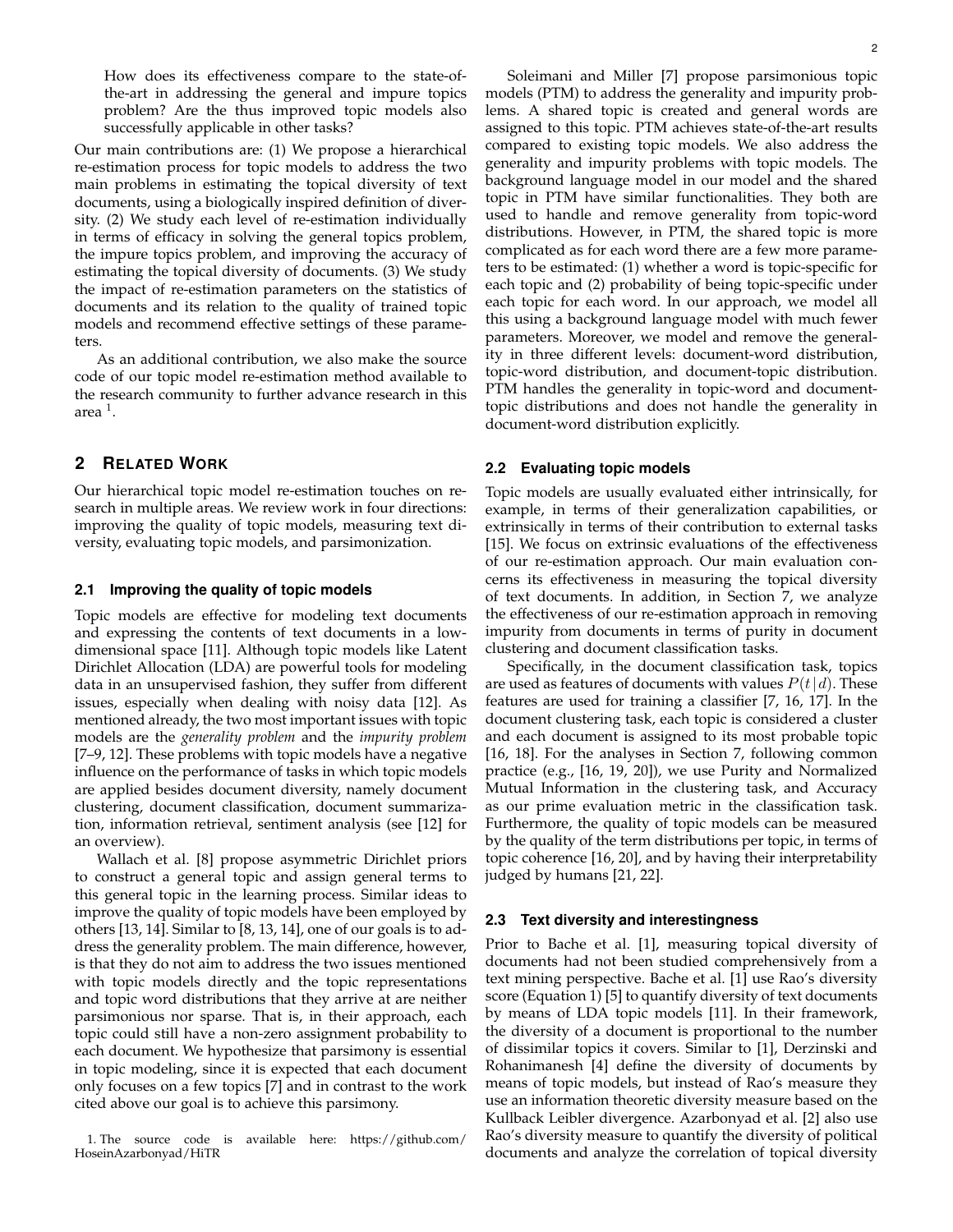and interestingness over political documents. Their main finding, however, is different from Derzinski and Rohanimanesh [\[4\]](#page-12-2)'s conclusion, as they conclude that although in general topical diversity and interestingness of political documents are somehow correlated, a text's topical diversity does not necessarily reflect its interestingness.

# <span id="page-2-2"></span>**2.4 Model parsimonization**

Parsimonization refers to the process of extracting essential elements of a distribution and removing superfluous, general information. Parsimonization can be considered an unsupervised feature selection approach. The idea is to extract features containing information about samples and remove features that are not informative for explaining the samples [\[23,](#page-13-0) [24\]](#page-13-1). Because our hierarchical re-estimation process builds on parsimonious language models (PLMs) [\[10\]](#page-12-7), we briefly review them.

PLMs were introduced in an information retrieval setting, in which language models are used to model documents as distributions over words. The goal of parsimonization in this context is to extract words that reflect the content of documents and remove collection-specific general words [\[25\]](#page-13-2). To extract salient document-specific words for each document, some studies define a layered language model of documents where the language model of a document is composed of a general background model and a document-specific language model [\[26](#page-13-3)[–28\]](#page-13-4). The Expectation-Maximization (EM) algorithm is employed to estimate the parameters of such models. Using this idea, Hiemstra et al. [\[10\]](#page-12-7) propose a method for parsimonizing document language models with the aim of removing general words by pushing the probabilities of the words that are well explained by the background model toward zero. We employ this approach for re-estimating and refining topic models.

Here we briefly recall the formal principles underlying PLMs. The main assumption is that the language model of a document is a mixture of its own specific language model and the language model of the collection:

$$
P(w | d) = \lambda P(w | \tilde{\theta}_d) + (1 - \lambda) P(w | \theta_C), \tag{2}
$$

where  $w$  is a term,  $d$  a document,  $\theta_d$  the document specific language model of  $d$ ,  $\theta_C$  the language model of the collection *C*, and  $\lambda$  is a mixing parameter ( $0 \leq \lambda \leq 1$ ). The main goal is to estimate  $P(w|\tilde{\theta}_d)$  for each document. Language model parsimonization is an iterative EM algorithm in which the initial parameters of the language model are the parameters of the standard language model, estimated using maximum likelihood:

*Initialization*:

$$
P(w | \tilde{\theta}_d) = \frac{tf_{w,d}}{\sum_{w' \in d} tf_{w',d}},
$$

where  $tf_{w,d}$  is the frequency of w in d. The following steps are done in each iteration of the algorithm: *E-step*:

<span id="page-2-0"></span>
$$
e_w = tf_{w,d} \cdot \frac{\lambda P(w|\tilde{\theta}_d)}{\lambda P(w|\tilde{\theta}_d) + (1-\lambda)P(w|\theta_C))},
$$
 (3)

*M-step*:

<span id="page-2-3"></span>
$$
P(w | \tilde{\theta}_d) = \frac{e_w}{\sum_{w' \in d} e_{w'}},\tag{4}
$$

<span id="page-2-1"></span>

Fig. 1: Plate diagram of PLM. X corresponds to  $e_w$  in Equation [3.](#page-2-0)

where  $\theta_d$  is the parsimonized language model of document d, which is initialized by the language model of  $d$ ,  $C$ is the background collection,  $P(w|\theta_C)$  is estimated using maximum likelihood estimation, and  $\lambda$  is a parameter that controls the level of parsimonization. A low value of  $\lambda$ will result in a more parsimonized model while  $\lambda = 1$ yields a model without any parsimonization. The E-step gives high probability values to terms that occur relatively more frequently in the document than in the background collection, while terms that occur relatively more frequently in the background collection get low probability values. In the M-step the parameters are normalized to form a probability distribution again. After this step, terms that receive a probability lower than a predefined *threshold* are removed from the model. The EM process will stop after a fixed number of iterations or when the models  $\theta_d$  do not change significantly anymore.

PLM is a two-topic mixture model (the graphical model is shown in Fig. [1,](#page-2-1) as can be seen  $\theta_C$  is considered as an external observation and the goal is to estimate  $\theta_d$  given  $\theta_C$  and  $\lambda$ ). In that sense, PLM is similar to an LDA model with two topics (general and specific topics). However, its mechanism is different than LDA. In LDA, all topics are shared among documents and only the proportions of topics (document-topic distributions) are different for different documents. In PLM, there is a general topic which is shared among all documents, but there is a specific topic for each document which is not shared with other documents. Moreover, in PLM, the  $\lambda$  controls the proportion of general and specific topics in documents and it is fixed.

# **3 HIERARCHICAL TOPIC MODEL RE-ESTIMATION**

In this section, we describe HiTR (*hi*erarchical *to*pic model *r*e-estimation). HiTR can be applied on top of any topic modeling approach that has two main components,  $P(w|t)$ and  $P(t|d)$  distributions.

#### **3.1 Overview**

The input of HiTR is a corpus of text documents. The output is a probability distribution over topics for each document in the corpus.

As explained in the introduction, the quality of topic models such as LDA is highly dependent on the quality of the  $P(w|d)$ ,  $P(w|t)$ , and  $P(t|d)$  distributions. However, generality and impurity of these distributions cause the poor quality of topic models. To solve these issues, we propose to apply re-estimation at three levels: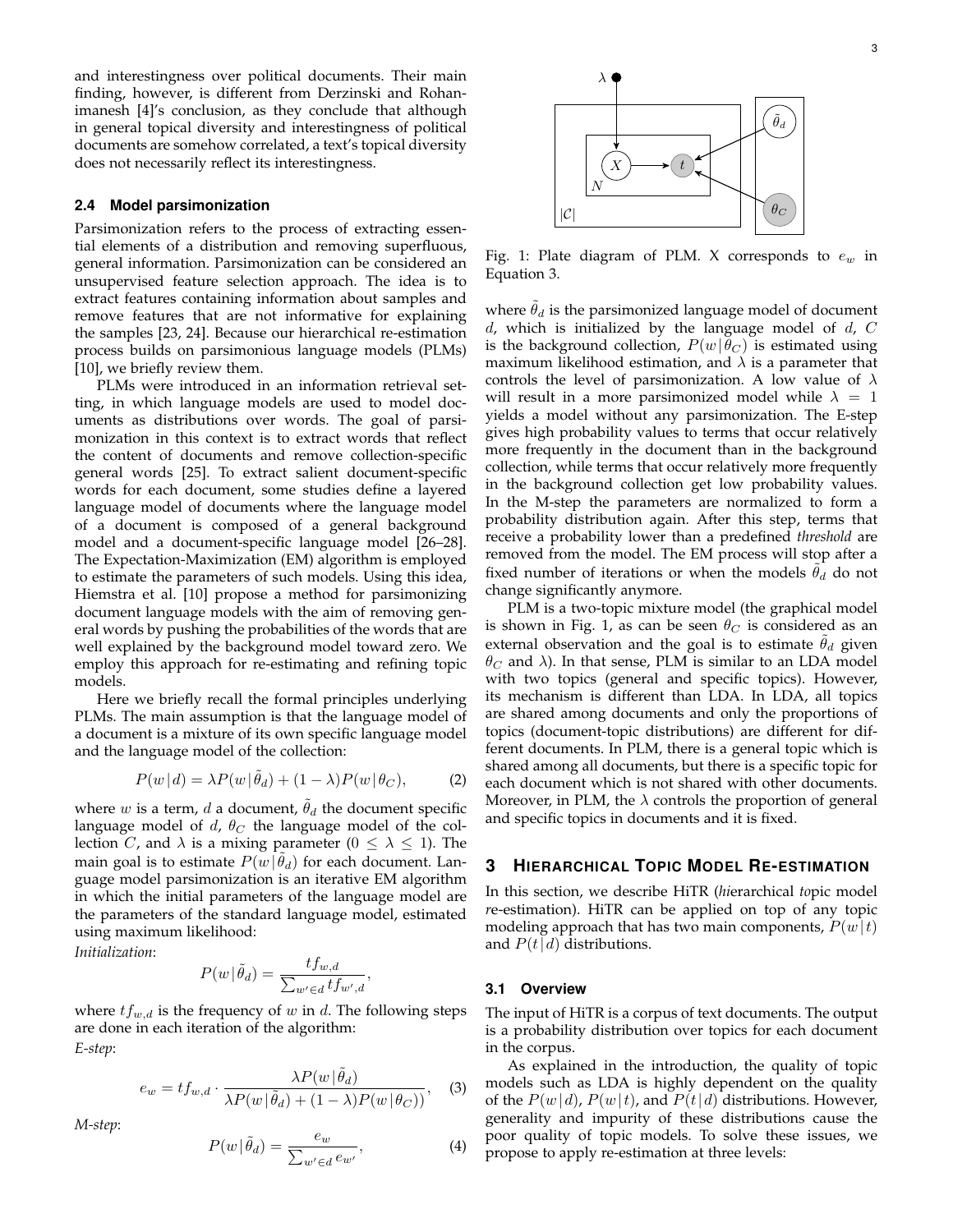**document re-estimation (DR)** re-estimates the language model per document  $P(w|d)$ 

**topic re-estimation (TR)** re-estimates the language model per topic  $P(w|t)$ 

**topic assignment re-estimation (TAR)** re-estimates the distribution over topics per document  $P(t|d)$ 

Based on applying or not applying re-estimation at different levels, there are 8 possible re-estimation approaches. Fig. [2](#page-4-0) gives a graphical overview of the different levels of reestimation and how they are combined. *Hierarchical topic model re-estimation* (HiTR) refers to the model that uses all three re-estimation techniques, i.e., DR+TR+TAR that can be applied to any topic model TM.

To summarize, HiTR works as follows: we first do the DR step, then train a topic model (TM step) on top of the re-estimated documents. Afterwards, we apply the TR step on the trained topic model and use the re-estimated topic model (the topic model achieved after TR step) to assign topics to documents. Finally, we apply the TAR step to topics assigned to the documents using the re-estimated topic model. We follow this order of re-estimation for two reasons: first, for the topical diversity task we only use the documenttopic distributions. And second, this order provides the maximum amount of re-estimation in the final documenttopic distribution because at each step of re-estimation impurity and generality is removed from document-word and topic-word distributions and finally the remaining impurity and generality is removed using TAR. Next, we describe each of the re-estimation steps in more detail.

#### **3.2 Document re-estimation**

The first level of re-estimation is *document re-estimation* (DR), which re-estimates  $P(w|d)$ . The main intuition behind this level of re-estimation is to remove unnecessary information from documents before training topic models. This is comparable to pre-processing steps such as removing stopwords and high and low frequency words, that are typically carried out prior to applying topic models [\[11,](#page-12-8) [16,](#page-12-14) [19,](#page-12-17) [20,](#page-12-18) [29\]](#page-13-5). Proper pre-processing of documents, however, takes lots of effort and involves tuning several parameters, such as the number of high-frequent words to remove, if stopwords should be removed or not, whether rare words should be removed or not, whether IDF values should be considered in removing general/rare words. When dealing with a large document collection, finding optimum values for all of these parameters is non-trivial, while blindly removing words from documents without considering the distribution of them over documents could lead to missing important words and losing important information.

To solve this issue and pre-process documents automatically, we propose *document re-estimation*. After document reestimation, we can train any standard topic model on the reestimated documents. If general words are absent from (reestimated) documents, we expect that the trained topic models will not contain general topics. Moreover, document reestimation removes impure elements (general words) from documents, which will lead to more pure topics. Hence, document re-estimation is expected to address both the general topic and the impure topic problem.

Document re-estimation uses the parsimonization method described in §[2.4.](#page-2-2) The parsimonized model  $P(w|\tilde{\theta}_d)$  in Equation [4](#page-2-3) is used as the language model of document d, and after removing unnecessary words from  $d$ , the frequencies of the remaining words (words with  $P(w|\tilde{\theta}_d) > 0$ ) are re-calculated for d using the following equation:

$$
tf(w,d) = |P(w|\tilde{\theta}_d) \cdot |d| \Big|,
$$

where  $|d|$  is the document length in words. Topic modeling is then applied on the recalculated document-word frequency matrix.

#### **3.3 Topic re-estimation**

The second level of re-estimation is *topic re-estimation* (TR), which re-estimates  $P(w|t)$  by removing general words from it. The re-estimated distributions from this step are used to assign topics to documents.

The goal of this step is to increase the purity of topics by removing general words that have not yet been removed by document re-estimation. It is known from the literature [\[7–](#page-12-5) [9,](#page-12-6) [12\]](#page-12-9) that some topics extracted by means of topic models are impure and contain general words.

The two main advantages of applying TR are that (1) it results in more pure topics which are more interpretable by human, and (2) after getting pure, topics are less likely to be assigned to documents erroneously.

A topic is modeled as a distribution over words, which is itself a language model. Our main assumption is that each topic's language model is a mixture of its topic-specific language model and the language model of the background collection. The goal of TR is to extract a topic-specific language model for each topic and remove the part which can be explained by the background model. Given a set of topics T, background language model  $\theta_T$ , and for each  $t \in T$ , a topic-specific language model  $\tilde{\theta}_t$ , we initialize  $P(w|\tilde{\theta}_t)$  and  $P(w|\theta_T)$  as follows:

$$
P(w | \tilde{\theta}_t) = P(w | \theta_t^{\mathcal{T} \mathcal{M}})
$$

$$
P(w | \theta_T) = \frac{\sum_{t \in T} P(w | \theta_t^{\mathcal{T} \mathcal{M}})}{\sum_{w' \in V_T} \sum_{t' \in T} P(w' | \theta_{t'}^{\mathcal{T} \mathcal{M}})}
$$

where  $P(w | \theta_t^{\mathcal{T} \mathcal{M}})$  is the probability of  $w$  belonging to topic t estimated by a topic model  $TM$ , and  $V_T$  is the set of all words occurring in all topics. Having these estimations, the steps of TR are similar to the steps of PLM, except that in the E-step we estimate  $tf_{w,t}$  (the frequency of w in t) using  $P(w | \theta_t^{\mathcal{TM}}).$ 

#### **3.4 Topic assignment re-estimation**

The third and final level of re-estimation is *topic assignment re-estimation (TAR)* which re-estimates  $P(t|d)$ .

In topic modeling, most topics are usually assigned with a non-zero probability to most of documents. When documents are typically focused on just a few topics, this is an incorrect assignment, as topics should only be assigned to documents that deal with them. General topics assigned to a majority of documents are uninformative. The goal of TAR is to address the general topics problem and achieve more document specific topic assignments.

To re-estimate topic assignments, a topic model is first trained on the document collection. This model is used to assign topics to documents based on the proportion of words in common between them. We then model the distribution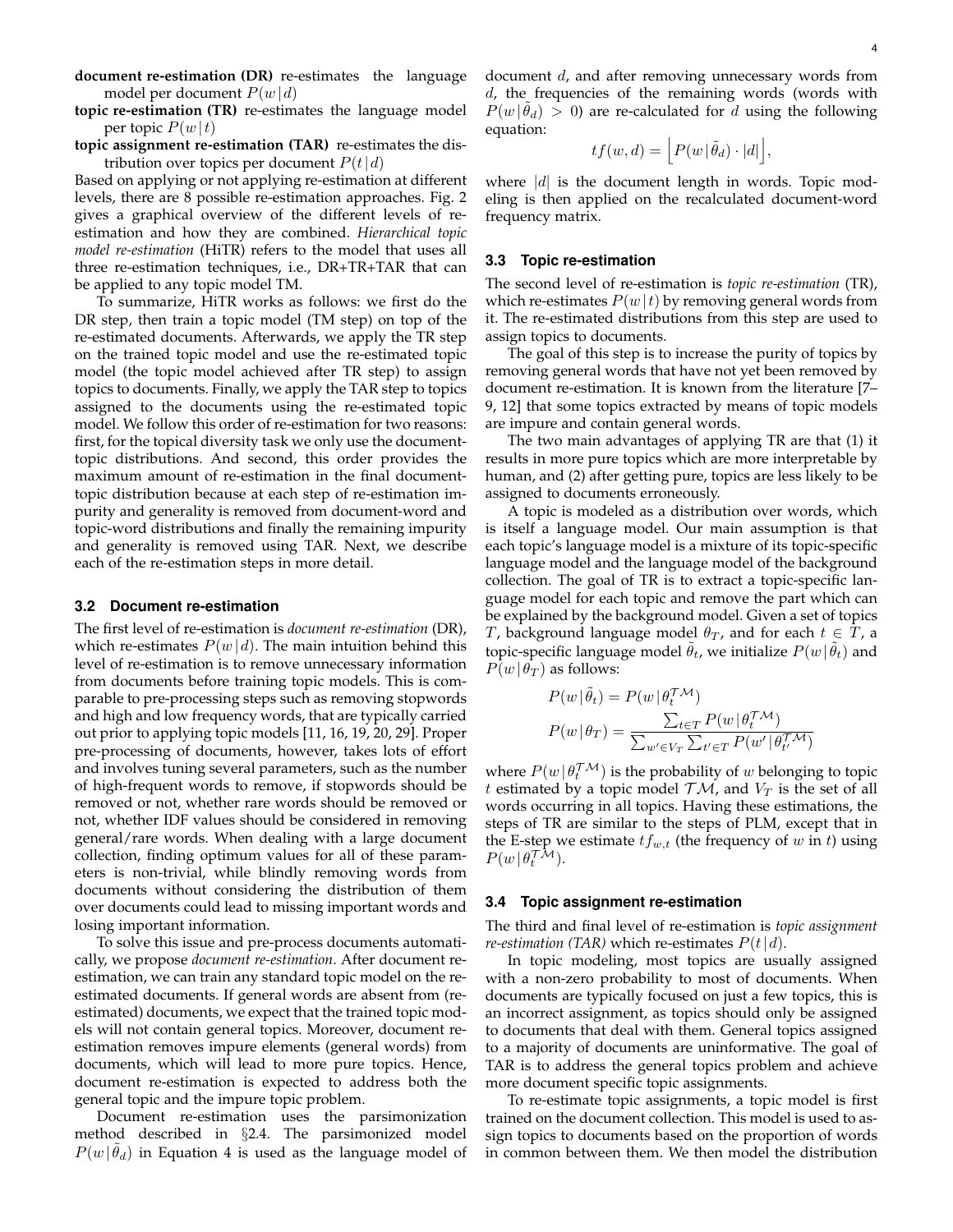<span id="page-4-0"></span>

Fig. 2: Different topic re-estimation approaches. TM is a topic modeling approach like, e.g., LDA. DR is document reestimation, TR is topic re-estimation, and TAR is topic assignment re-estimation.

.

over topics per document as a mixture of its documentspecific topic distribution and the topic distribution of the entire collection. The goal of TAR is to extract the documentspecific topic distribution for each document and remove general collection-wide topics from them.

We initialize the document-specific topic distribution  $P(t|\tilde{\theta}_d)$  and the distribution of topics in the entire collection C,  $P(t|\theta_C)$  as follows:

$$
P(t|\tilde{\theta}_d) = P(t|\theta_d^{\mathcal{T}M})
$$

$$
P(t|\theta_C) = \frac{\sum_{d \in C} P(t|\theta_d^{\mathcal{T}M})}{\sum_{t' \in T} \sum_{d' \in C} P(t'|\theta_{d'}^{\mathcal{T}M})}
$$

Here  $P(t|\theta_d^{\mathcal{T}\mathcal{M}})$  is the probability of assigning topic  $t$  to document  $d$  estimated by the topic model  $TM$ . The remaining steps of TAR follow the ones of PLM. The only difference is that in the E-step, we estimate  $f_{t,d}$  using  $P(t|\theta_d^{\mathcal{T} \mathcal{M}})$ .

## **4 EVALUATING HITR**

To evaluate the performance of our approach to topical diversification, we follow the evaluation setup introduced in [\[1\]](#page-12-0). Our main research question is:

**RQ1** How effective is our hierarchical re-estimation approach in measuring topical diversity of documents? How does its effectiveness compare to the state-ofthe-art in addressing the general and impure topics problem? Are the thus improved topic models also successfully applicable in other tasks?

To address RQ1 we run our models on a binary classification task. We generate a synthetic dataset of documents with high and low topical diversity (the process is detailed in §[5.2\)](#page-5-0), and the task for every model is to predict whether a document belongs to the high or low diversity class. We employ HiTR to re-estimate topic models and use the reestimated models for measuring topical diversity of documents. We compare our method to LDA (as also used in [\[1\]](#page-12-0) for the same purpose) and to the state-of-the-art parsimonious topic models PTM [\[7\]](#page-12-5). The results of experiments regarding RQ1 are discussed in §[6.1.](#page-6-0) Moreover, we evaluate the performance of HiTR in document clustering and classification tasks and analyze its effectiveness in these tasks. The results of these experiments are described in §[7.](#page-10-0)

Additionally, to gain deeper insights into how HiTR performs, we conduct a separate analysis of each level of re-estimation, DR, TR and TAR and answer the following research questions:

- **RQ2** What is the effect of DR on the quality of topic models? Can DR replace manual pre-processing?
- **RQ3** Does TR increase the purity of topics? And if so, how does using the more pure topics influence the performance in topical diversity task?
- **RQ4** How does TAR affect the sparsity of document-topic assignments? And what is the effect of the achieved parsimonized document-topic assignments on the topical diversity task?

RQ2 concerns the effectivenes of DR in removing general words from documents and its effect on the quality of topic models. To answer RQ2, we train LDA models with and without manual pre-processing and with and without DR. We compare the quality of models achieved using different combinations. This will show how effective is DR in preprocessing documents automatically. Moreover, we measure corpus statistics such as vocabulary size, average typetoken ratio, average document length after running DR with different parameters. We train LDA models on the corpora achieved with different parameters and measure the quality of trained models. Then, we analyze the correlation of corpus statistics achieved from DR with different parameters and the quality of models trained on them. In §[6.2.1,](#page-7-0) the results regarding RQ2 are described.

To answer RQ3, we first evaluate the performance of TR on the topical diversity task and compare its performance to DR and TAR. We focus on its effectiveness in removing impure words from topics and perform a qualitative analysis on topic models before and after running TR. The results of experiments regarding RQ3 are discussed in §[6.2.2.](#page-7-1)

To answer RQ4, we first evaluate TAR together with LDA in a topical diversity task and analyze its effect on the performance of LDA to study how successful TAR is in removing general topics from documents. The results of this experiment are presented in §[6.2.3.](#page-8-0)

# **5 TOPICAL DIVERSITY WITH HITR**

In this section, we discuss the experimental setup for the topical diversity test.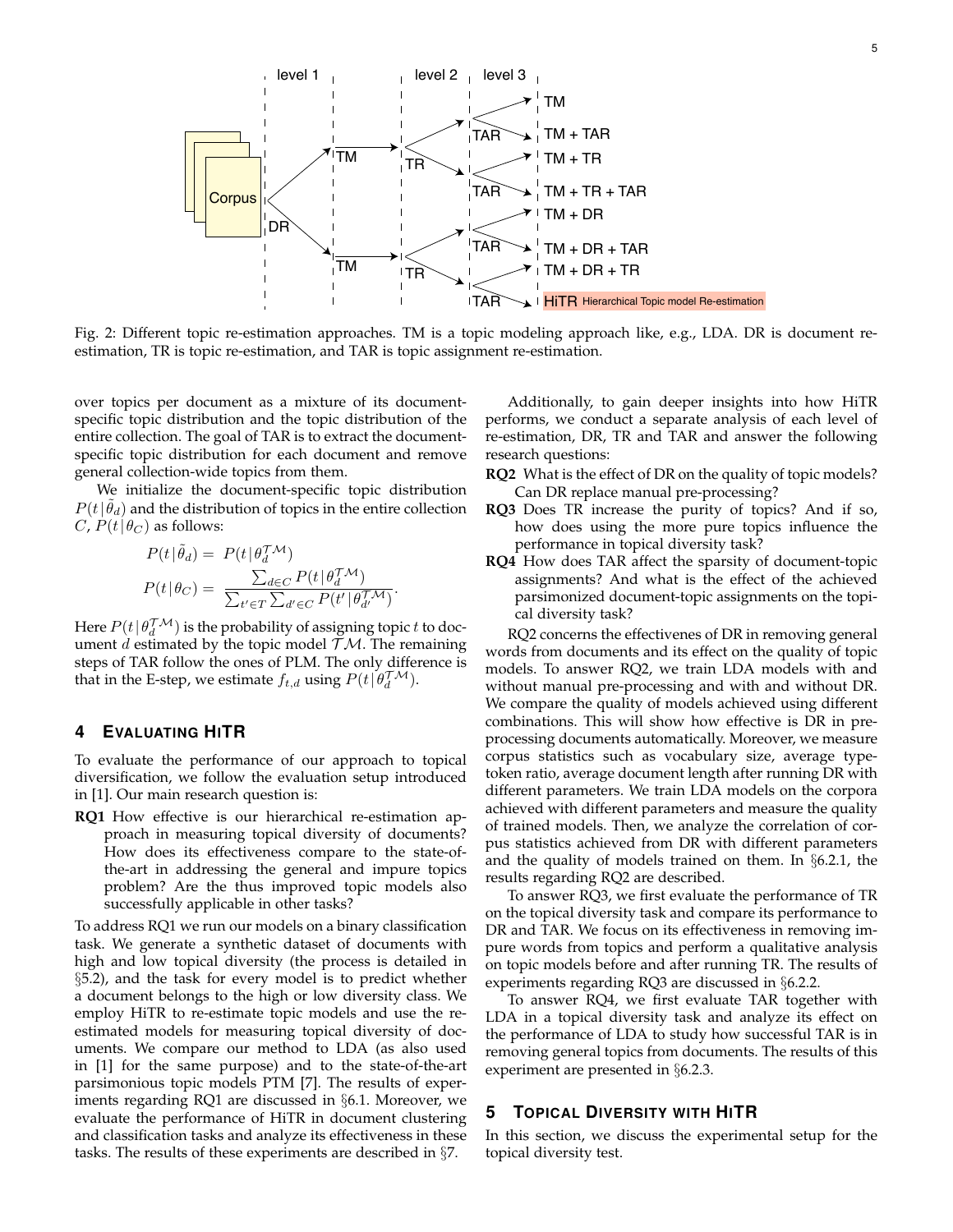## **5.1 Topical Diversity Measure**

After re-estimating words distributions in documents, topics, and document-topic distributions using HiTR, we use the final distributions over topics per document for measuring topical diversity. Diversity of texts is computed using Rao's coefficient (Equation [1\)](#page-0-0). For each topic  $x$ , observed in corpus C, we construct a vector  $V_x$  of length  $|C|$  (the number of documents in the corpus). Each entry of this vector corresponds to a document  $d<sub>y</sub>$  and its value is assigned as:  $V_x[y] = p_x^y$ . We use the normalized angular distance for measuring the distance between topics, since it is a proper distance function [\[2\]](#page-12-1):

$$
\delta(i,j) = \frac{ArcCos(CosineSim(V_i, V_j))}{\pi},
$$

where  $CosineSim(\cdot, \cdot)$  is the cosine similarity between two vectors, and  $ArcCos(\cdot)$  is the arc cosine. We use the distributions over topics per document for calculating the distance between topics. There are two possible approaches for measuring the topic distance: based on document-topic distributions or topic-word distributions. From a diversity perspective, document-topic distributions are more suitable for this task. For example, consider two topics which cooccur frequently in documents but have different topicword distributions. In principle, if a document contains these topics, it should not be diverse, but since the topicword similarity of these two topics is low the document will have a high diversity.

## <span id="page-5-0"></span>**5.2 Dataset**

We use the PubMed abstracts dataset [\[30\]](#page-13-6) in our experiments. This dataset contains articles published in biomedical journals. We use the articles published between 2012 to 2015 for training topic models. This subset contains about 300,000 documents. Following [\[1\]](#page-12-0), we generate 500 documents with a high value of diversity and 500 documents with a low value of diversity. We create high diversity documents as follows: we first randomly select 10 pairs of journals. Each pair contains two journals that are relatively unrelated to each other (we select 20 journals in total). For each pair of journals  $A$  and  $B$ , we select 50 articles to create 50 new probability distributions over topics as follows: we randomly select one article from A and one article from B and generate a document by averaging the selected articles' bag of topic counts. In this way, for each pair of journals we generate 50 documents with a high diversity value. We create low diversity documents as follows: for each of the chosen 20 journals, we perform a similar procedure but instead of choosing articles from two different journals, we select them from the same journal and generate 25 nondiverse documents. In the final set we have 500 diverse and 500 non-diverse documents.

#### **5.3 Baselines**

Our baseline for the topical diversity task is the method proposed in [\[1\]](#page-12-0), which uses LDA for measuring topical diversity of documents. As an additional baseline, we use PTM [\[7\]](#page-12-5) instead of LDA for measuring topical diversity. PTM is the state-of-the-art in topic modeling approaches, and based on our results PTM is more effective than the method proposed in [\[1\]](#page-12-0). Thus, PTM is our main baseline in this task.

## **5.4 Metrics**

To measure the performance of topic models in the topical diversity task, we follow [\[1\]](#page-12-0) and report ROC curves and AUC values. As another evaluation measure, we report the *sparsity* of topic models: the average number of topics assigned to the documents of a corpus [\[7\]](#page-12-5). This measure reflects the ability of topic models to achieving sparse P(t|d) distributions. We also measure the *coherence* of the extracted topics. This measure indicates the purity of  $P(w|t)$  distributions and a high value of coherence implies high purity within topics. For estimating the coherence of a topic model we use a reference corpus. As our reference corpus, we use a version of English Wikipedia.<sup>[2](#page-0-1)</sup> We estimate the coherence of a topic model using normalized pointwise mutual information between the top  $N$  words within a topic using the following equation [\[16,](#page-12-14) [20\]](#page-12-18):

<span id="page-5-1"></span>
$$
NPMI(T) = \sum_{t \in T} \sum_{w_i, w_j \in topN(t) \land i < j} \frac{\log \frac{P(w_i, w_j)}{P(w_i)P(w_j)}}{-\log(P(w_i, w_j))}, \quad (5)
$$

where T is the set of extracted topics,  $topN(t)$  is the top N most probable words within topic t.  $w_i$  is a word,  $P(w_i, w_j)$ is estimated based on the number of documents in which  $w_i$  and  $w_j$  co-occur divided by the number of documents in the reference corpus.  $P(w_i)$  is estimated similarly, using maximum likelihood estimation.

# <span id="page-5-2"></span>**5.5 Preprocessing**

We first lowercase all the text in the corpus. Then, we remove the stopwords included the standard stop word list from Python's NLTK package. In addition, we remove the 100 most frequent words in the collection and words with fewer than five occurrences.

## **5.6 Model parameters**

As noted above, the topic modeling approach used in our experiments with HiTR is LDA. Following [\[1,](#page-12-0) [7,](#page-12-5) [31\]](#page-13-7) we set the number of topics to 100. We set the two hyperparameters to  $\alpha = 1/T$  and  $\beta = 0.01$ , where T is the number of topics, following [\[16\]](#page-12-14). In the re-estimation process, at each step of the EM algorithm, we set the threshold for removing unnecessary components from the model to 0.01 and remove terms with an estimated probability less than this threshold from the language models, as in [\[10\]](#page-12-7).

We perform 10-fold cross validation, using 8 folds as training data, 1 fold as development set to tune the parameters, and 1 fold for testing.

#### **5.7 Statistical significance**

For statistical significance testing, we compare our methods to PTM using paired two-tailed t-tests with Bonferroni correction. To account for multiple testing, we consider an improvement significant if:  $p \le \alpha/m$ , where m is the number of conducted comparisons and  $\alpha$  is the desired significance. We set  $\alpha = 0.05$ . In §[6,](#page-6-1)  $\blacktriangle$  and  $\blacktriangledown$  indicate that the corresponding method performs significantly better and worse than PTM, respectively.

<sup>2.</sup> We use a dump of June 2, 2015, containing 15.6 million articles.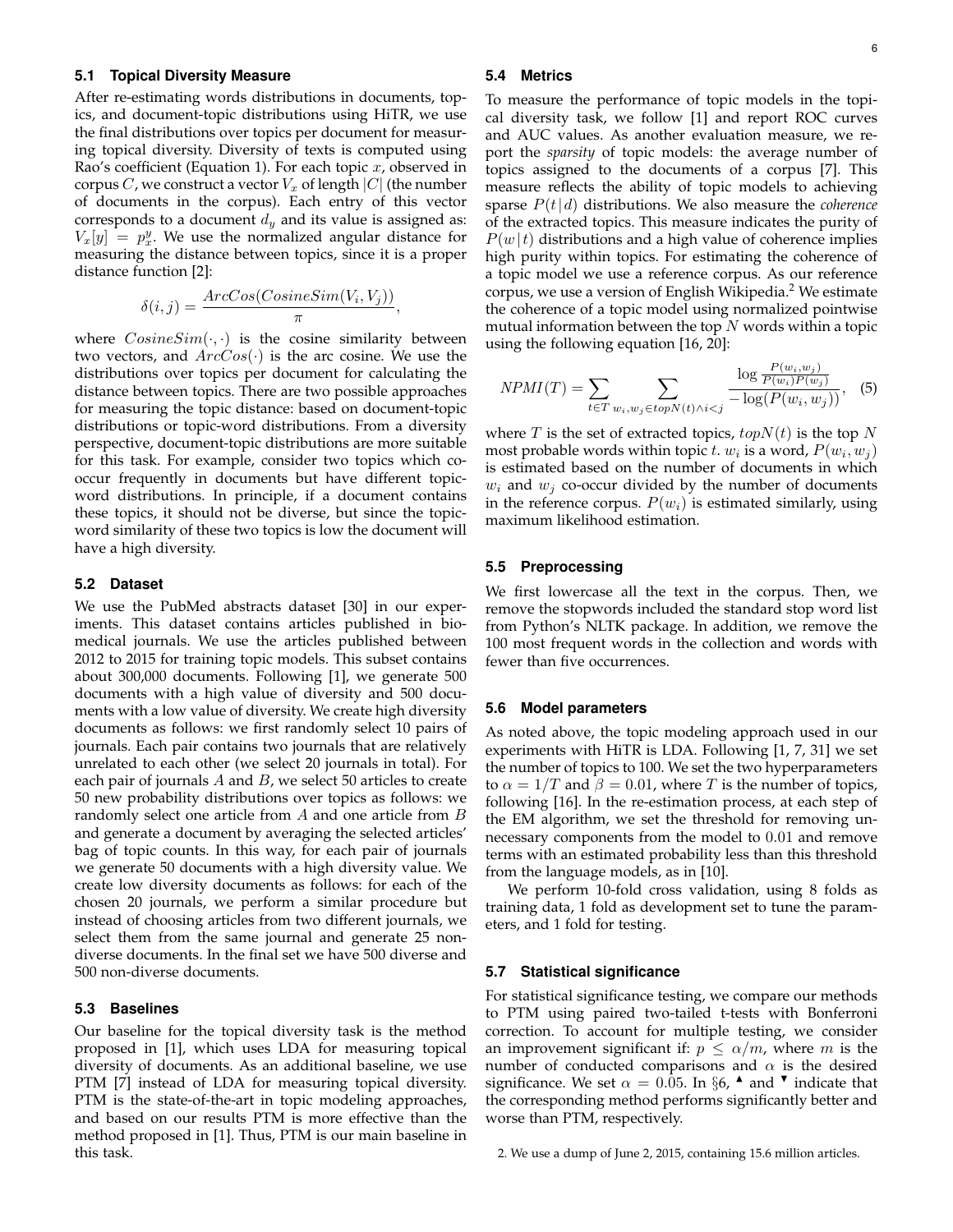# <span id="page-6-1"></span>**6 RESULTS**

In this section, we first present the results of HiTR in topical diversity task. Then, we analyze each individual level of reestimation.

#### <span id="page-6-0"></span>**6.1 Topical diversity results**

Fig. [3](#page-6-2) plots the performance of our topic models across different levels of re-estimation, and the models we compare to, on the PubMed dataset. We plot ROC curves and compute AUC values. To plot the ROC curves we use the diversity scores calculated for the generated pseudo-documents with diversity labels. HiTR improves the performance of LDA by 17% and PTM by 5% in terms of AUC. From Fig. [3](#page-6-2) two observations can be made.

<span id="page-6-2"></span>

Fig. 3: Performance of topic models in topical diversity task on the PubMed dataset. The improvement of HiTR over PTM is statistically significant (p-value $< 0.05$ ) in terms of AUC.

First, HiTR benefits from the three re-estimation approaches it encapsulates by successfully improving the quality of estimated diversity scores. Second, the performance of LDA+TAR, which tries to address the generality problem, is higher than the performance of LDA+TR, which addresses impurity. General topics have a stronger negative effect on measuring topical diversity than impure topics. Also, LDA+DR outperforms LDA+TR. So, removing impurity from  $P(t|d)$  distributions is the most effective approach in the topical diversity task, and removing impurity from  $P(w|d)$  distributions is more effective than removing impurity from  $P(w|t)$  distributions. Table [1](#page-6-3) illustrates the difference between LDA and HiTR with the topics assigned by the two methods for a non-diverse document that is combined from two documents from the same journal, entitled "Molecular Neuroscience: Challenges Ahead" and "Reward Networks in the Brain as Captured by Connectivity Measures", using the procedure described in §[5.2.](#page-5-0) As only a very basic stopword list was applied, words like *also* and *one* still appear. We expect to have a low diversity value for the combined document. However, using Rao's diversity measure, the topical diversity of this document based on the LDA topics is 0.97. This is due to the fact that there are three document-specific topics—topics 1, 2 and 4—and four general topics. Topics 1 and 2 are very similar and the δ between them is 0.13. The δ between, the other, more general topics is high; the average  $\delta$  value between pairs

<span id="page-6-3"></span>TABLE 1: Topic assignments for a non-diverse document using LDA and HiTR. Only topics with  $P(t|d) > 0.05$  are shown.

|               |      | Topic $P(t d)$ Top 5 words                   |
|---------------|------|----------------------------------------------|
| 1             | 0.21 | brain, anterior, neurons, cortex, neuronal   |
| $\mathcal{P}$ | 0.14 | channel, neuron, membrane, receptor, current |
| 3             | 0.10 | use, information, also, new, one             |
|               | 0.08 | network, nodes, cluster, functional, node    |
| 5             | 0.08 | using, method, used, image, algorithm        |
| 6             | 0.08 | time, study, days, period, baseline          |
|               | 0.07 | data, values, number, average, used          |

HiTR

|   | Topic $P(t d)$ Top 5 words                           |
|---|------------------------------------------------------|
|   | 0.68 brain, neuronal, neurons, neurological, nerve   |
|   | 0.23 channel, synaptic, neuron, receptor, membrane   |
| 3 | 0.09 network, nodes, cluster, community, interaction |

of topics is as high as 0.38. For the same document, HiTR only assigns three document-specific topics and they are more pure and coherent. The average  $\delta$  value between pairs of topics assigned by HiTR is 0.19. The diversity value of this document using HiTR is 0.16, which indicates that this document is non-diverse.

Next, Table [2](#page-6-4) shows the sparsity of  $P(t|d)$  using different topic models. All topic models that have TAR level of re-estimation achieve very sparse topic models. Thus, TAR contributes more to the sparsity achieved by HiTR. TAR increases the sparsity of LDA by more than 80%. This sparsity leads to improvements over the performance of LDA on the topical diversity task, which indicates that TAR is able to remove general topics from documents. Topic models achieved by PTM are slightly more sparse than those achieved by HiTR. However, the difference is not statistically significant. The fact that HiTR outperforms PTM indicates that PTM extremely parsimonizes documents and throws away essential information from documents while HiTR removes mostly non-essential information from documents.

<span id="page-6-4"></span>TABLE 2: Sparsity of topic models trained on PubMed for the topical diversity task. For significance tests we consider  $p$ -value  $< 0.05/7$ .

| Method      | <b>Sparsity</b>                            |
|-------------|--------------------------------------------|
| LDA         | 13.77                                      |
| <b>PTM</b>  | 1.78                                       |
| LDA+DR      | $13.17$ <sup><math>\textbf{V}</math></sup> |
| LDA+TR      | $12.35$ <sup>V</sup>                       |
| LDA+TAR     | 2.12                                       |
| $LDA+DR+TR$ | $11.46$ <sup>V</sup>                       |
| LDA+DR+TAR  | 2.01                                       |
| LDA+TR+TAR  | 1.92                                       |
| HiTR        | 1.80                                       |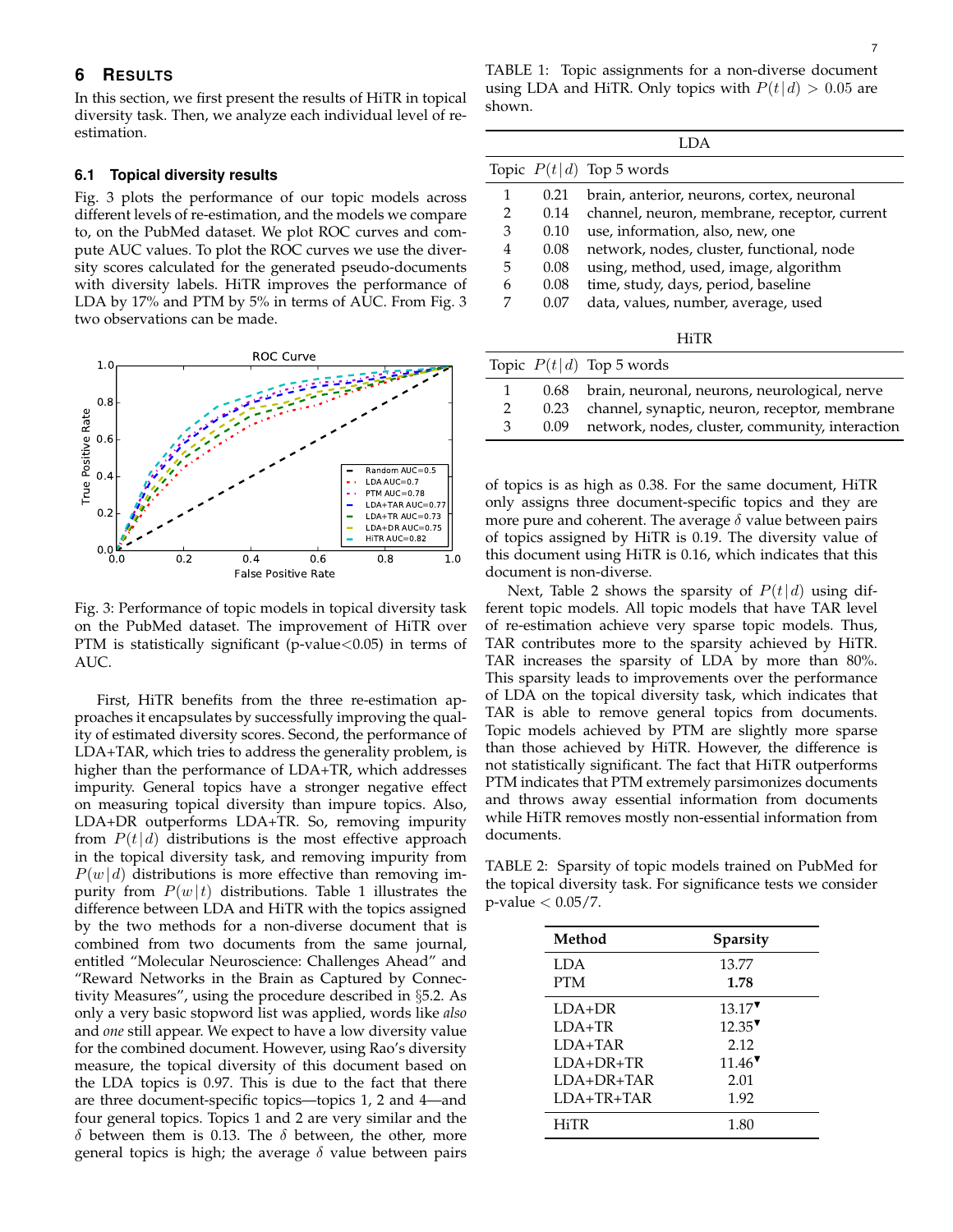<span id="page-7-2"></span>TABLE 3: The effect of document pre-processing on the quality of topic models measured in terms of coherence and AUC achieved in the topical diversity task.

| Method                       | Coherence | AUC  |
|------------------------------|-----------|------|
| LDA (without pre-processing) | 6.23      | 0.54 |
| LDA+pre-processing           | 8.45      | 0.73 |
| $LDA+DR$                     | 8.95      | 0.75 |
| $LDA+DR+TR$                  | 10.29     | 0.79 |

# **6.2 HiTR results**

In this section we analyze different levels of re-estimation to get insights on how different levels on re-estimation work individually and how much they are successful in removing non-necessary information from documents, topics, and topic-assignments.

#### <span id="page-7-0"></span>*6.2.1 Document re-estimation results*

In this section we focus on answering our second research question: What is the effect of DR on the quality of topic models? Can DR replace manual pre-processings?

DR outperforms LDA by 7% in measuring documents' topical diversity in terms of AUC. It also outperforms TR in this task but the difference is not significant. In fact, DR and TR are addressing the same problem with topic models. Both are successful in addressing *impure topics*. However they are not successful in addressing the *general topics* problem, since they have high value of sparsity.

To analyze the effectiveness of DR in re-estimating documents and addressing the problems with topic models, we design an experiment in which no manual pre-processing is done and topic models are trained on these not-preprocessed documents. Our expectation is that even without doing any pre-processing a method that addresses the generality problems with topic models should still be able to achieve a good performance and do the pre-processing implicitly and automatically. Since DR tries to pre-process documents automatically, it should achieve a high quality topic model on these datasets. Table [3](#page-7-2) shows the performance of LDA, DR, and LDA+DR+TR in terms of their coherence. As expected, the coherence of LDA decreases by more than 23% when no pre-processing is done on documents. More interestingly, adding DR scores better, both in terms of coherence and AUC, than manual pre-processing.

Next, we analyze the effect of the amount of document re-estimation on the quality of topic models. We control the amount of re-estimation by the values of the parameters of DR:  $\lambda$  and *threshold*. Fig. [4](#page-8-1) shows the effect of different values of the parameters on documents and its impact on the quality of trained topic models. Two conclusions can be drawn. First,  $\lambda$  does not have a great impact on the documents' statistics as even with very different values of  $\lambda$  documents have similar statistics. The threshold has a bigger impact on the documents. Second, although the statistics of documents are similar for different values of  $\lambda$ , the thresholds for which the best coherence is achieved for them, are very different. For  $\lambda = 0.5$  the best coherence is achieved for threshold = 0.01, while for  $\lambda = 0.8$  the best coherence is achieved for  $threshold = 0.05$ . This indicates that there is a correlation between these parameters. As expected, when  $\lambda$  is high, which corresponds to less re-

estimation, the threshold should be high to remove unnecessary words from documents.

#### <span id="page-7-1"></span>*6.2.2 Topic re-estimation results*

To answer our third research question, we now focus on the TR level of HiTR. Since TR tries to remove the impurity from topics, we expect TR to increase the coherence of the topics by removing unnecessary words from topics. Table [4](#page-7-3) shows the top five words for some example topics calculated from the PubMed dataset, before and after applying TR. These examples indicate that TR can successfully remove general words from topics.

<span id="page-7-3"></span>TABLE 4: Examples of topics before and after applying topic re-estimation on the PubMed dataset.

|                | Before TR        |        | After TR       |        |  |
|----------------|------------------|--------|----------------|--------|--|
| Topic $t$      | $\boldsymbol{w}$ | p(w t) | $\overline{w}$ | p(w t) |  |
|                | women            | 0.07   | women          | 0.06   |  |
|                | men              | 0.02   | men            | 0.05   |  |
| 1              | costs            | 0.02   | health         | 0.05   |  |
|                | per              | 0.02   | costs          | 0.03   |  |
|                | total            | 0.02   | economic       | 0.02   |  |
|                | using            | 0.01   | algorithm      | 0.04   |  |
|                | method           | 0.01   | method         | 0.03   |  |
| $\overline{2}$ | used             | 0.01   | data           | 0.03   |  |
|                | algorithm        | 0.01   | performance    | 0.02   |  |
|                | data             | 0.01   | system         | 0.01   |  |
|                | sequences        | 0.02   | genome         | 0.05   |  |
|                | genome           | 0.02   | sequences      | 0.04   |  |
| 3              | genes            | 0.02   | genes          | 0.03   |  |
|                | using            | 0.01   | genomic        | 0.03   |  |
|                | two              | 0.01   | gene           | 0.02   |  |

We measure the purity of topics based on the coherence of words within  $P(w|t)$  distributions. Table [5](#page-7-4) shows the coherence of topics according to different topic modeling approaches, in terms of average mutual information. More coherent topics are beneficial, because they are an indicator of more pure topics, which are essential to achieving a good performance in topical diversity task. TR increases the coherence of topics by removing the impure parts from topics. The coherence of PTM is higher than the coherence of TR. However, when we first apply DR, train LDA, and finally apply TR, the coherence of the extracted topics is significantly higher than the coherence of topics extracted by PTM. From these findings we conclude that TR is effective in removing impurity from topics. Moreover, DR also contributes in making topics more pure.

<span id="page-7-4"></span>TABLE 5: The coherence of different topic models in terms of average mutual information between top 10 words in the topics calculated using Equation [5](#page-5-1) on the PubMed dataset.

| Method      | Coherence                                 |
|-------------|-------------------------------------------|
| LDA         | 8.17                                      |
| <b>PTM</b>  | 9.89                                      |
| $LDA+TR$    | 9.46                                      |
| $LDA+DR+TR$ | $10.29$ <sup><math>\triangle</math></sup> |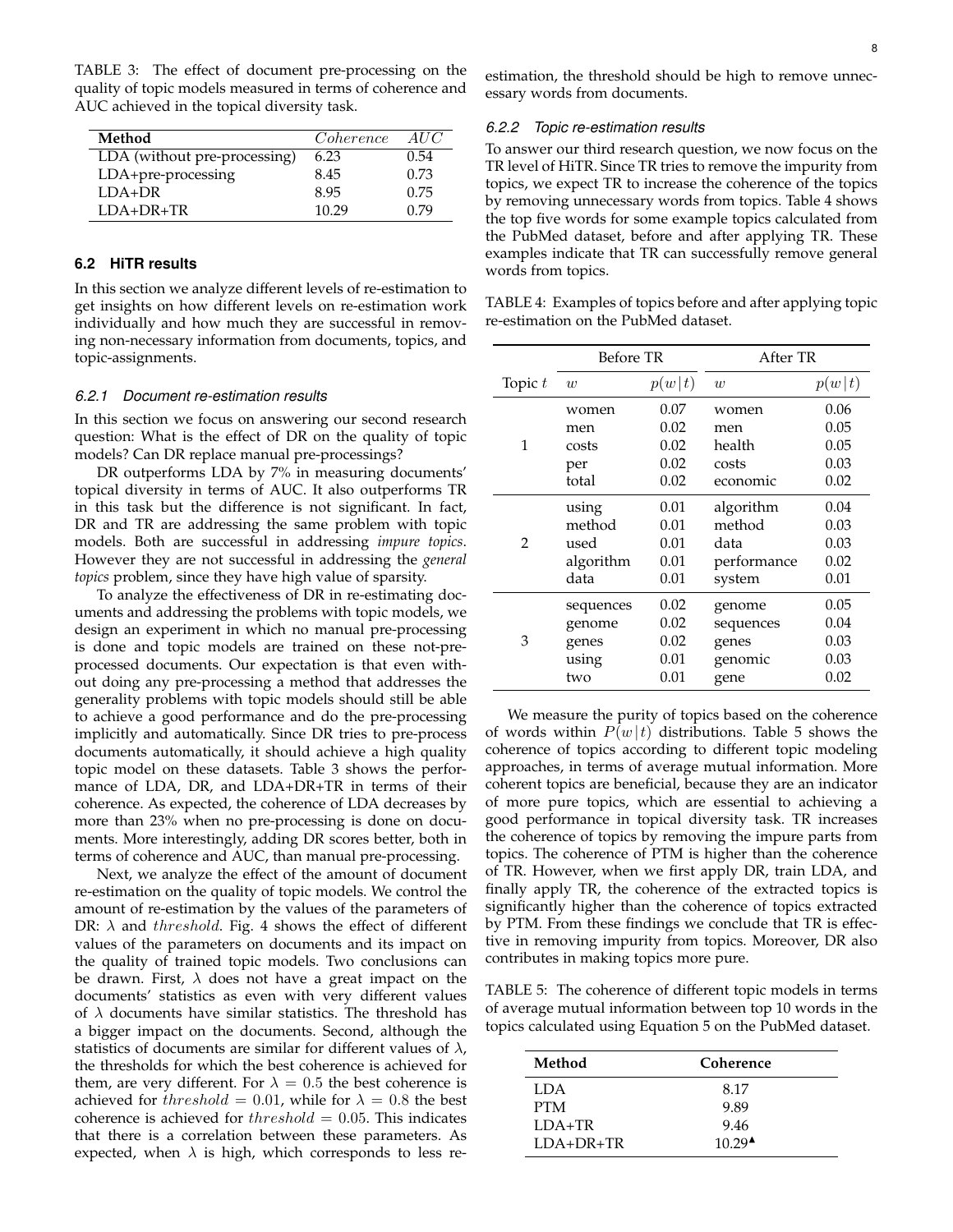<span id="page-8-1"></span>

(a) Probability mass moved from removed words to the remaining words



(c) Average document vocabulary size



(b) Average type-token ratio of documents



(d) Coherence of topic models estimated using Equation [5](#page-5-1)

Fig. 4: The effect of different values of the parameters of DR on the documents in terms of their probability mass moved, type-token ratio, and vocabulary size and its effect on the quality of trained topic models in terms of their coherence.

To see how much impurity is being removed from topics by using TR, we investigate the effect of TR on the distribution of words within topics and we measure the number of words and the re-allocated probability mass within topics before and after TR. Fig. [5](#page-8-2) shows the probability mass of the words left after TP is applied to the topics of the original LDA model. The average number of words within extracted topics from the PubMed dataset is about 337 without TR, and about 181 after performing TR. On average, the words that are not removed by TR take 41% of the probability mass in the LDA topic models (the dotted red line in Fig. [5\)](#page-8-2). In the re-estimated topic model, they occupy the full 100% of the probability mass. Thus, after applying TR, the topic models become more sparse, and the remaining topic-specific words receive higher probabilities. As shown in the figure, over all topics, after applying TR, the probability mass is re-allocated and some words are removed.

#### <span id="page-8-0"></span>*6.2.3 Topic assignment re-estimation results*

To answer our fourth research question, we now turn to the TAR level of HiTR. We are interested in seeing how HiTR deals with the issue of general topics. General topics are topics that, for many documents, have a high probability of being assigned. To gain insight in how LDA and HiTR perform in this respect, we sum the probability of assigning a topic to a document, over all documents: for each topic t, we calculate  $\sum_{d \in C} P(t | d)$ , where C is the collection of all documents. Fig. [6](#page-9-0) shows the distribution of probability mass before and after applying TAR. General topics naturally have high values as they are assigned to most of the

<span id="page-8-2"></span>

Fig. 5: Probability mass of the words left after TR in the topics of the original LDA model. The y-axis shows  $\sum_{\{w|P_{LDA+TR}(w|\, t)>0\}} P_{LDA}(w|\, t)$  for a topic  $t.$ 

documents with high probability. In Fig. [6](#page-9-0) the topics are sorted based on the topic assignment probability of LDA. As we can see from Fig. [6,](#page-9-0) LDA assigns a vast portion of the probability mass to a relatively small number of topics. These topics are mostly general topics that are assigned to most of documents. We expect, however, that many topics are represented in some documents, while relatively few topics will be relevant to all documents. When TAR is applied, the distribution is less skewed and the probability mass is more evenly distributed.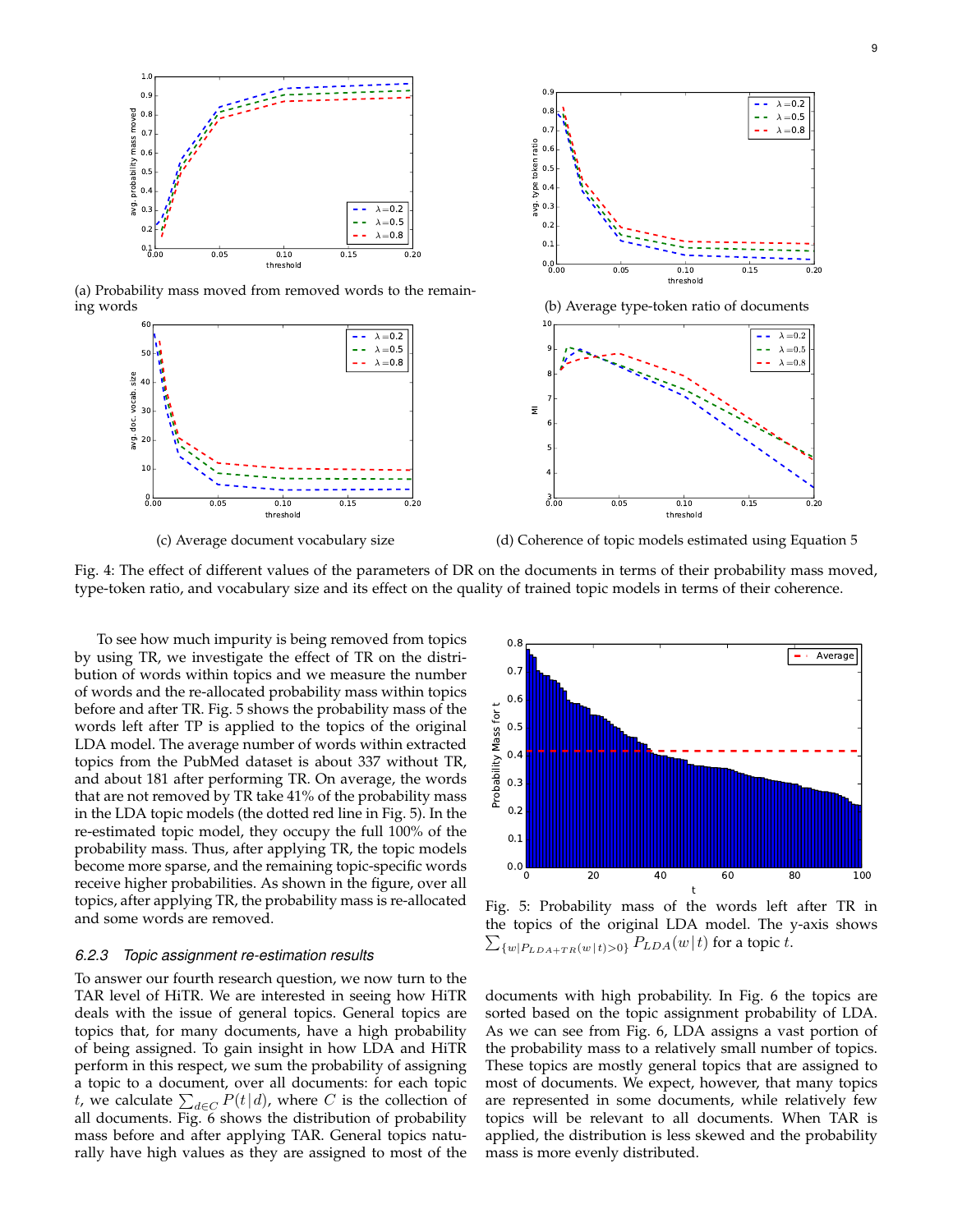<span id="page-9-0"></span>

Fig. 6: The total probability of assigning topics to the documents in the PubMed dataset estimated using LDA and LDA+TAR. (The two areas are both equal to the number of documents ( $N \approx 300K$ )).

There are some topics that have high  $\sum_{d} P(t | d)$  value in LDA's topic assignments and high  $\sum_d P(t|d)$  value after applying TAR as well (they are marked as "non-general topics" in Fig. [6\)](#page-9-0). Table [6](#page-9-1) shows the top five words for these topics. Although these topics contain some general words such as "used", they are not general topics. TAR is able to find these three non-general topics and their assignment probabilities to documents in the  $P(t|d)$  distributions is not changed as much as the actual general topics.

<span id="page-9-1"></span>TABLE 6: Top five words for the topics marked as "nongeneral topics" in Fig. [6.](#page-9-0)

|   | Topic Top 5 words                                    |
|---|------------------------------------------------------|
|   | health, services, public, countries, data            |
|   | surgery, surgical, postoperative, patient, performed |
| 3 | cells, cell, treatment, experiments, used            |

To further investigate whether TAR really removes general topics, in Table [7](#page-9-2) we show the top five words for the first 10 topics in Fig. [6,](#page-9-0) excluding the topics marked as "non-general topics" in the figure. These seven topics have the highest decrease in  $\sum_d P(t|d)$  values when we apply TAR. As can be seen from Table [7,](#page-9-2) the topics contain general words and are not informative. In the figure, we can see that after applying TAR, the  $\sum_{d} P(t | d)$  values are decreased dramatically for these topics and that the mass is re-distributed across other topics, without creating new general topics that apply to nearly all documents. We can conclude that TAR can correctly distinguish general from specific topics and re-assign probability mass accordingly.

#### **6.3 Parameter analysis**

In this section we analyze the effect of the  $\lambda$  parameter on the performance of DR, TR, and TAR in the topical diversity task. Fig. [7](#page-9-3) displays the performance at different levels of re-estimation based on a range of values for  $\lambda$ . Recall that with  $\lambda = 1$ , no re-estimation takes place, and all methods equal LDA. The following interesting observations can be made from this figure.

10

<span id="page-9-2"></span>

| use, information, also, new, one<br>1<br>ci, study, analysis, data, variables<br>$\mathcal{P}$ |  |
|------------------------------------------------------------------------------------------------|--|
|                                                                                                |  |
|                                                                                                |  |
| time, study, days, period, baseline<br>3                                                       |  |
| group, control, significantly, compared, groups<br>4                                           |  |
| study, group, subject, groups, significant<br>5                                                |  |
| may, also, effects, however, would<br>6                                                        |  |
| data, values, number, average, used                                                            |  |

<span id="page-9-3"></span>

Fig. 7: The effect of the  $\lambda$  parameter on the performance of topics models in topical diversity task on PubMed dataset.

First, DR reaches its best performance with moderate values of  $\lambda$  (0.4  $\leq \lambda \leq$  0.45). This reflects that documents contain a moderate amount of general information and that DR is able to successfully deal with it. For  $\lambda \geq 0.8$  the performance of DR and LDA is the same and for these values of  $\lambda$  DR does not increase the quality of LDA.

Second, the best performance of TR is achieved with high values of  $\lambda$  (0.65  $\leq \lambda \leq$  0.75). This indicates that topics usually only need a small amount of re-estimation. With this slight re-estimation, TR is able to improve the quality of LDA. However, for the values of  $\lambda \geq 0.75$  the accuracy of TR degrades.

Third, TAR achieves its best performance with very low values of  $\lambda$  (0.02  $\leq \lambda \leq$  0.05). These low values of  $\lambda$  correspond to more re-estimation. From this result, we conclude that most of the noise is in the  $P(t|d)$  distributions, and that aggressive re-estimation allows TAR to remove most of this noise. The best values of  $\lambda$  optimized for HiTR using the development set are close to the best values of  $\lambda$  according to Fig. [7.](#page-9-3)

## **6.4 Impact of underlying topic model on the performance of HiTR**

In this section, we analyze the effect of using PTM as the underlying topic model for HiTR on the performance of HiTR. We apply HiTR on top of PTM and compare the results with the results of applying HiTR on top of LDA. Table [8](#page-10-1) shows the results of this experiment. The results show that: (1) Applying HiTR on top of PTM does not improve PTM's performance significantly. We believe, the reason is that PTM already removes a lot of general information from topics/documents, but in some cases it also removes non-general information. LDA is in the other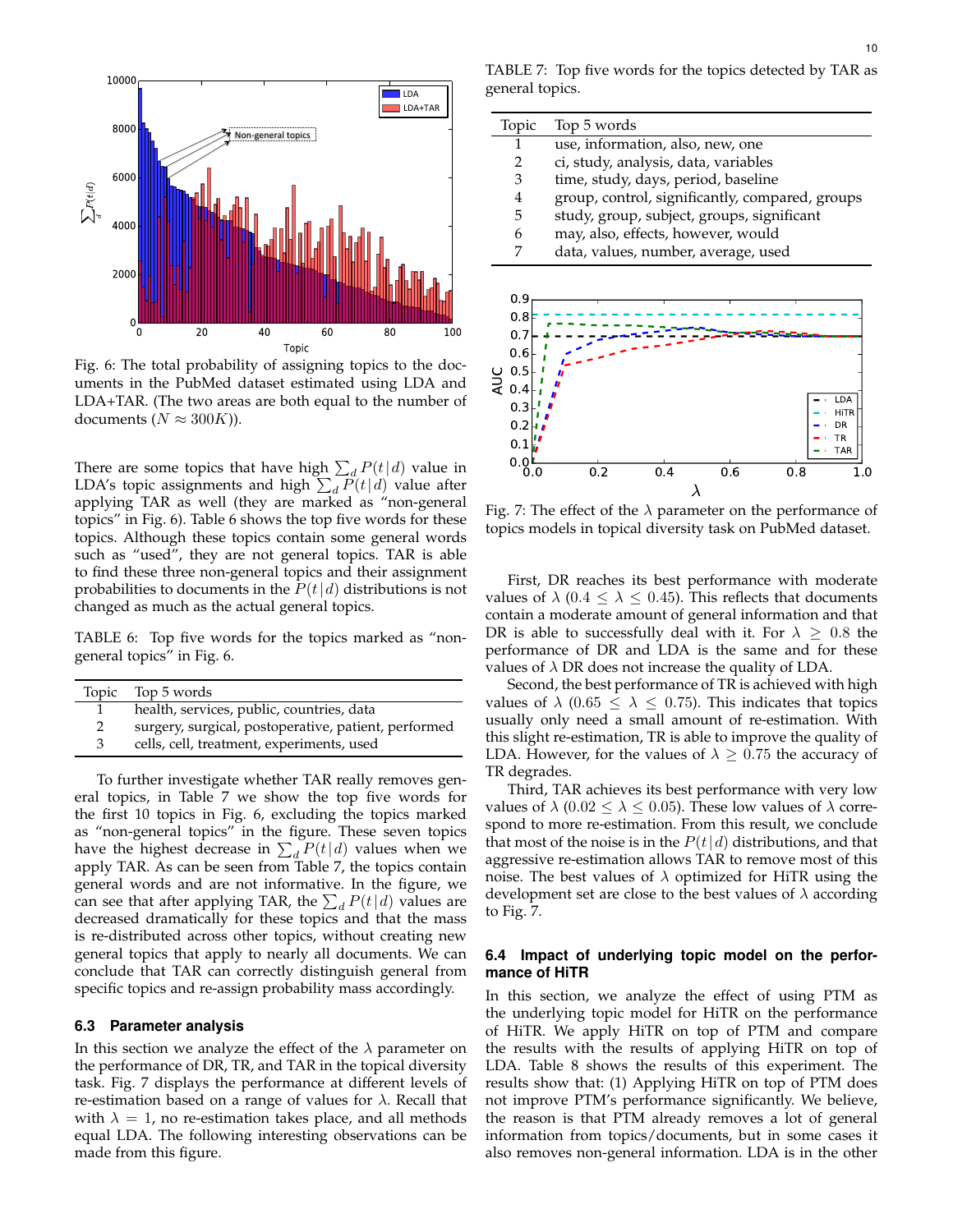side of the spectrum, it keeps all information (general and non-general), and HiTR removes general information and keeps only the non-general information which leads to a higher performance. (2) PTM benefits the most from the DR step. It shows that PTM is already effective in removing generality/impurity from topic-word and document-topic distributions, however it does not have a mechanism to remove generality/impurity from document-word distributions. (3) The performance of HiTR with LDA is significantly better than the performance of PTM and PTM with HiTR. As we mentioned, this shows that HiTR is more effective when the underlying topic model contains all information (general and non-general) and it can remove the non-general part. (4) In terms of sparsity, HiTR makes PTM more sparse, however the difference is not significant. Thus, applying HiTR on an already sparse topic model does not have a big influence on its sparsity.

<span id="page-10-1"></span>TABLE 8: The performance and sparsity of HiTR using PTM as the underlying topic model in the topical diversity task.

| Method     | <b>AUC</b> | Sparsity |
|------------|------------|----------|
| <b>PTM</b> | 0.78       | 1.78     |
| $PTM+DR$   | 0.79       | 1.73     |
| $PTM+TR$   | 0.77       | 1.71     |
| PTM+TAR    | 0.78       | 1.65     |
| PTM+HiTR   | 0.79       | 1.63     |

# <span id="page-10-0"></span>**7 ANALYSIS**

In this section, we want to gain additional insights into HiTR and its effects on topic estimation. Purity of topic assignments to documents based on  $P(t|d)$  distributions has the highest effect on the quality of estimated diversity scores for documents. Therefore, it is important to measure how pure the estimated topic assignments are using HiTR. In this section, we measure how much impurity is removed by HiTR from topic distributions. Then, we analyze the efficiency of HiTR.

Based on the topics assigned by HiTR, LDA and PTM, we perform document clustering and document classification. For clustering, following [\[16\]](#page-12-14), we consider each topic as a cluster. Each document  $d$  is assigned to the topic that has the highest probability value in  $P(t|d)$ . For classification, we use all topics assigned to the document and consider them as features for a supervised classification algorithm. As the classification algorithm we use SVM. High accuracy achieved in document classification is then an indicator of high purity of topic distributions.

We note that our focus in this section is not on achieving a top performance in document clustering and classification tasks: we only consider these tasks as a means to assess the purity of topic distributions using different topic models.

# **7.1 Datasets**

We use three datasets:  $20$ -NewsGroups, $3$  Reuters [\[32\]](#page-13-8) and Ohsumed.[4](#page-0-1) The Reuters dataset contains 806,791 documents

3. Available at [http://www.ai.mit.edu/people/](http://www.ai.mit.edu/people/~jrennie/20Newsgroups/)<sup>∼</sup>jrennie/ [20Newsgroups/](http://www.ai.mit.edu/people/~jrennie/20Newsgroups/)

4. Available at <http://disi.unitn.it/moschitti/corpora.htm>

with category labels for 126 categories. For clustering and classification of documents, we use the 55 categories in the second level of the category hierarchy. 20-NewsGroups contains 20 categories and around 1,000 documents in each category, so in total there are about 20,000 documents. The Ohsumed dataset contains 50,216 documents grouped into 23 categories.

# **7.2 Purity metrics**

For measuring the purity of clusters, two standard evaluation metrics are used: *purity* and *normalized mutual information* (NMI) [\[33\]](#page-13-9).

### **7.3 Settings**

We evaluate document clustering and classification using 10-fold cross validation and perform the same document pre-processing as described in §[5.5.](#page-5-2)

# **7.4 Purity results**

Table [9](#page-11-0) shows the purity of HiTR in the document clustering task. For all 3 datasets, on both measures, the purity of topics created by HiTR is significantly higher than with PTM. As expected, TAR is mostly responsible for the purity of  $P(t|d)$ : all runs which include TAR either improve or do not differ significantly from PTM. The different combinations show that also DR and TR yield additional purity, indicating that each of the three address different issues and contribute in a different way.

Table [10](#page-11-1) shows the performance of different topic models on the document classification task. Again HiTR significantly outperforms PTM on all three datasets. We see the same trend as with clustering, but amplified: here all runs without TAR perform significantly worse than PTM. Note that on the smallest dataset, LDA and PTM performs already well, and so are harder to improve. Where in document clustering only the topics with the highest probability are considered, in document classification the classifiers use the entire  $P(t|d)$  distributions to classify documents. Performance of all methods in document classification is more closer to the perfect classifier than their performance in document clustering, as the maximum value of both accuracy and purity is 1. This indicates that the most probable topic does not necessarily contain all information about the content of a document. In the cases that a document is about more than one topic, the classifier utilizes all  $P(t|d)$  information and performs better. Therefore, the higher accuracy of HiTR in this task is an indicator of its ability to assigning document-specific topics to documents.

# **7.5 HiTR's efficiency**

Table [11](#page-11-2) shows the execution times of HiTR, LDA, and PTM. The reported execution time for HiTR is the time took to run HiTR once, given the corpus as input and topic assignments to documents as output. All models were run on machines with 6-core 3.0 GHz processors. The results show that, even on large datasets, HiTR does not add much complexity to LDA and the difference between the execution times of LDA and HiTR are reasonable. The execution times of PTM grow much faster than those of LDA and HiTR when the number of documents increase.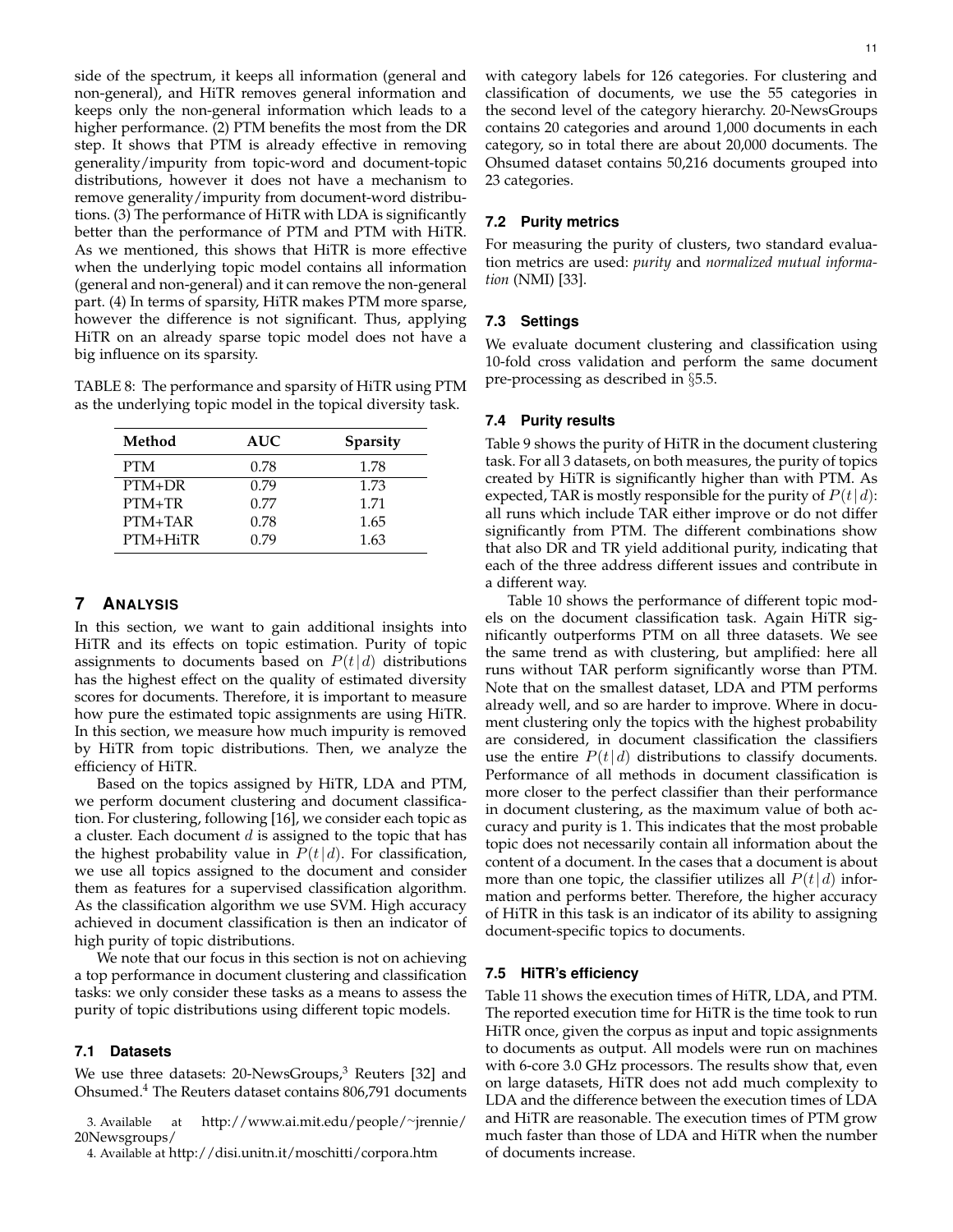<span id="page-11-0"></span>TABLE 9: Purity of topic models estimated in terms of purity achieved in document clustering. For significance tests, we consider p-value  $< 0.05/7$ .

|              | Reuters (N=806,791, C=55)                    |                                              | 20-Newsgroups (18,846, C=20) |                    | Ohsumed $(N=50,216, C=23)$                   |                                              |
|--------------|----------------------------------------------|----------------------------------------------|------------------------------|--------------------|----------------------------------------------|----------------------------------------------|
| Method       | Purity                                       | NMI                                          | Purity                       | NMI                | Purity                                       | <b>NMI</b>                                   |
| <b>LDA</b>   | 0.55                                         | 0.40                                         | 0.52                         | 0.36               | 0.50                                         | 0.30                                         |
| <b>PTM</b>   | 0.61                                         | 0.43                                         | 0.57                         | 0.38               | 0.55                                         | 0.33                                         |
| $LDA+DR$     | $0.57$ <sup><math>\overline{ }</math></sup>  | $0.41$ <sup><math>\triangledown</math></sup> | 0.56                         | 0.39               | $0.53$ <sup><math>\triangledown</math></sup> | $0.32$ <sup><math>\triangledown</math></sup> |
| $LDA+TR$     | $0.57$ <sup><math>\triangledown</math></sup> | $0.42$ <sup><math>\triangledown</math></sup> | 0.56                         | 0.38               | $0.53$ <sup><math>\triangledown</math></sup> | $0.31$ <sup><math>\triangledown</math></sup> |
| LDA+TAR      | 0.60                                         | 0.43                                         | 0.57                         | 0.39               | 0.54                                         | 0.33                                         |
| $LDA+DR+TR$  | 0.58                                         | $0.42$ <sup><math>\triangledown</math></sup> | 0.57                         | 0.38               | 0.54                                         | 0.32                                         |
| $LDA+DR+TAR$ | 0.60                                         | 0.43                                         | 0.58                         | 0.40               | 0.55                                         | $0.35^{\text{A}}$                            |
| $LDA+TR+TAR$ | 0.61                                         | 0.43                                         | 0.58                         | $0.40^{\triangle}$ | $0.56^{\text{A}}$                            | $0.34^{\triangle}$                           |
| HiTR         | $0.64^{\triangle}$                           | $0.45^{\text{A}}$                            | $0.60^{\AA}$                 | $0.42^{\triangle}$ | $0.57^{\text{A}}$                            | 0.35                                         |

<span id="page-11-1"></span>TABLE 10: Purity of topic models estimated in terms of accuracy achieved in document classification. For significance tests, we consider p-value  $< 0.05/7$ .

|              | Reuters (N=806,791, C=55)                         |               | 20-Newsgroups (N=18,846, C=20)                    |               | Ohsumed $(N=50,216, C=23)$                        |               |
|--------------|---------------------------------------------------|---------------|---------------------------------------------------|---------------|---------------------------------------------------|---------------|
| Method       | Accuracy                                          | Imp. over LDA | Accuracy                                          | Imp. over LDA | Accuracy                                          | Imp. over LDA |
| <b>LDA</b>   | 0.76                                              |               | 0.81                                              |               | 0.50                                              |               |
| <b>PTM</b>   | 0.82                                              | 8%            | 0.87                                              | $7\%$         | 0.56                                              | 12%           |
| $LDA+DR$     | $0.79$ <sup><math>\blacktriangledown</math></sup> | $4\%$         | $0.83$ <sup><math>\blacktriangledown</math></sup> | $2\%$         | $0.52$ <sup><math>\triangledown</math></sup>      | $4\%$         |
| $LDA+TR$     | $0.78$ <sup><math>\triangledown</math></sup>      | 3%            | $0.83$ <sup>V</sup>                               | $2\%$         | $0.53$ <sup>V</sup>                               | $1\%$         |
| LDA+TAR      | 0.82                                              | 8%            | $0.85$ <sup><math>\bullet</math></sup>            | $5\%$         | 0.54                                              | 8%            |
| $LDA+DR+TR$  | $0.80$ <sup><math>\triangledown</math></sup>      | 5%            | $0.84$ <sup><math>\triangledown</math></sup>      | $4\%$         | $0.53$ <sup><math>\blacktriangledown</math></sup> | 6%            |
| $LDA+DR+TAR$ | 0.83                                              | 9%            | 0.86                                              | $6\%$         | 0.56                                              | 12%           |
| $LDA+TR+TAR$ | $0.82$ <sup><math>\triangle</math></sup>          | 8%            | 0.87                                              | $7\%$         | $0.58^{\triangle}$                                | 16%           |
| <b>HiTR</b>  | $0.85^{\text{A}}$                                 | 12%           | $0.89^{\AA}$                                      | 10%           | $0.60^{\AA}$                                      | 20%           |

<span id="page-11-2"></span>TABLE 11: The execution time of HiTR, LDA, and PTM in hours. N and  $\#w$  are the number of documents and tokens in the corpus, respectively.

| <b>Dataset</b>    | Method      | Hours |
|-------------------|-------------|-------|
| Reuters           | LDA         | 6.18  |
| $N=807K$          | <b>PTM</b>  | 26.00 |
| $\#w=1,5M$        | <b>HiTR</b> | 9.17  |
| 20-NewsGroups     | LDA         | 1.13  |
| $N=19K$           | <b>PTM</b>  | 0.93  |
| $\#w = 5,2M$      | <b>HiTR</b> | 1.45  |
| Ohsumed           | LDA         | 1.42  |
| $N = 50K$         | <b>PTM</b>  | 3.88  |
| $\text{\#w}=10$ M | <b>HiTR</b> | 2.45  |

# **8 CONCLUSION**

We have proposed Hierarchical Topic model Re-estimation (HiTR), an approach for re-estimating topic models and applied them to measure topical diversity of text documents.

We have shown by experimental means that our approaches are able to remove general topics from topic models and increase the purity of topics. The results show that the estimated diversity scores for documents using HiTR are more accurate than those extracted using topic models created by LDA and PTM. Our three main findings are as follows. First, general topics have the largest negative impact on the quality of topic models when they are used for measuring topical diversity. This indicates that purity of topic assignments is more important than purity of the distribution of words in topics and the distribution of words in documents in topical diversity task. The topic assignment re-estimation (TAR) that is designed to address this problem successfully detects general topics and removes them from documents. Second, re-estimation at each level helps to improve the quality of estimated diversity scores. We have shown that these "cleaned document topic models" yield better results when applied to measure topical diversity of documents. However, to achieve a highly accurate diversity scores, re-estimation at all three levels is needed to improve on the state-of-the-art PTM approach. Third, we analyzed the effectiveness of HiTR in two other tasks: document clustering and document classification. We found that HiTR can achieve higher performances in these tasks compared to LDA and PTM. This finding suggest that although HiTR is originally designed for better estimation of topical diversity, it can be applied in a wider variety of tasks.

Our proposed approach has some limitations. First, HiTR is most effective at removing general information from the probability distributions mentioned. However, to train a more accurate topic model which has a good performance in topical diversity task it is also important to remove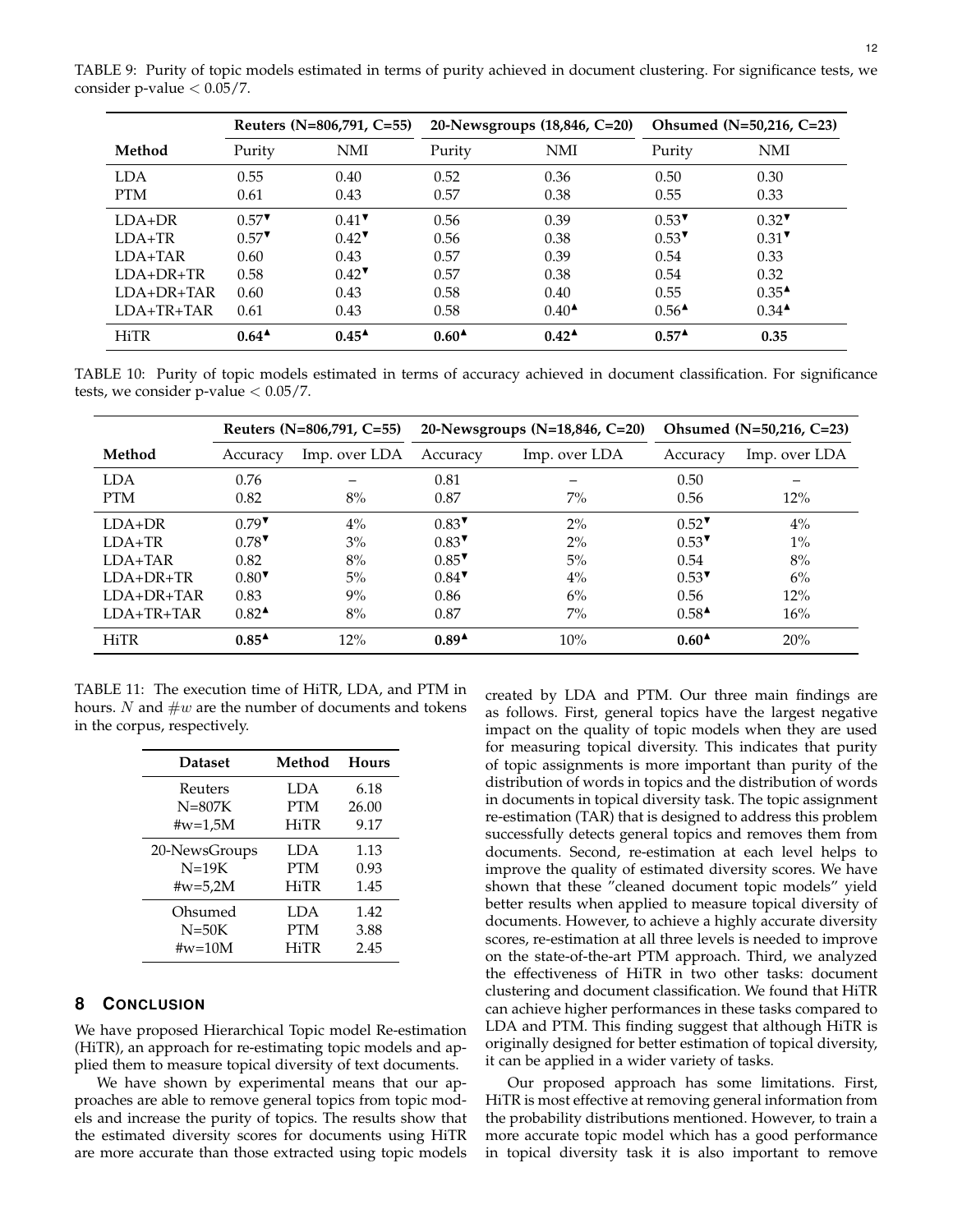very specific words from documents. Current approaches, including HiTR, are not able to address this problem adequately. Second, the experiments on the topical diversity task are conducted in an artificially created dataset. More robust datasets are needed for evaluating HiTR in this task.

There are several future directions. In principle, HiTR is a re-estimation method that can be applied to any topic model to enhance its quality. In this paper, we have applied HiTR to LDA and PTM. In our future work, we plan to examine the effect of HiTR on a wide range of topic models besides LDA and PTM such as PLSA. In this research we adapted and used Rao's diversity measure for estimating diversity of documents. There are several other diversity measures proposed in biology such as Functional Divergence and Functional Attribute Diversity.

# **ACKNOWLEDGMENT**

This research was supported by the Netherlands Organization for Scientific Research (ExPoSe project, NWO CI # 314.99.108; DiLiPaD project, NWO Digging into Data # 600.006.014), Nederlab (340-6148-t1-6), and by the European Community's Seventh Framework Program (FP7/2007-2013) under grant agreement ENVRI, number 283465.

# **REFERENCES**

- <span id="page-12-0"></span>[1] K. Bache, D. Newman, and P. Smyth, "Text-based measures of document diversity," in *Proceedings of the 19th ACM SIGKDD International Conference on Knowledge Discovery and Data Mining*, ser. KDD '13, 2013, pp. 23– 31.
- <span id="page-12-1"></span>[2] H. Azarbonyad, F. Saan, M. Dehghani, M. Marx, and J. Kamps, "Are topically diverse documents also interesting?" in *Proceedings of the 6th International Conference on Experimental IR Meets Multilinguality, Multimodality, and Interaction - Volume 9283*, ser. CLEF'15, 2015, pp. 215–221.
- [3] H. Azarbonyad, M. Dehghani, T. Kenter, M. Marx, J. Kamps, and M. de Rijke, "Hierarchical re-estimation of topic models for measuring topical diversity," in *Proceedings of the 39th European Conference on IR Research*, ser. ECIR '17, 2017, pp. 68–81.
- <span id="page-12-2"></span>[4] M. Derzinski and K. Rohanimanesh, "An information theoretic approach to quantifying text interestingness," in *Advances in Neural Information Processing Systems MLNLP workshop*, 2014.
- <span id="page-12-3"></span>[5] C. Rao, "Diversity and dissimilarity coefficients: A unified approach," *Theoretical Population Biology*, vol. 21, no. 1, pp. 24–43, 1982.
- <span id="page-12-4"></span>[6] A. Solow, S. Polasky, and J. Broadus, "On the measurement of biological diversity," *Journal of Environmental Economics and Management*, vol. 24, no. 1, pp. 60–68, 1993.
- <span id="page-12-5"></span>[7] H. Soleimani and D. Miller, "Parsimonious topic models with salient word discovery," *IEEE Trans. on Knowl. and Data Eng.*, vol. 27, no. 3, pp. 824–837, 2015.
- <span id="page-12-10"></span>[8] H. M. Wallach, D. M. Mimno, and A. McCallum, "Rethinking lda: Why priors matter," in *Advances in Neural Information Processing Systems*, ser. NIPS '09, 2009, pp. 1973–1981.
- <span id="page-12-6"></span>[9] T. Lin, W. Tian, Q. Mei, and H. Cheng, "The dual-sparse topic model: Mining focused topics and focused terms in short text," in *Proceedings of the 23rd International Conference on World Wide Web*, ser. WWW '14, 2014, pp. 539–550.
- <span id="page-12-7"></span>[10] D. Hiemstra, S. Robertson, and H. Zaragoza, "Parsimonious language models for information retrieval," in *Proceedings of the 27th Annual International ACM SIGIR Conference on Research and Development in Information Retrieval*, ser. SIGIR '04, 2004, pp. 178–185.
- <span id="page-12-8"></span>[11] D. M. Blei, A. Y. Ng, and M. I. Jordan, "Latent dirichlet allocation," *Journal of Machine Learning Research*, vol. 3, pp. 993–1022, 2003.
- <span id="page-12-9"></span>[12] J. Boyd-Gaber, D. Mimno, and D. Newman, "Care and feeding of topic models: Problems, diagnostics, and improvements," in *Handbook of Mixed Membership Models and Their Applications*. CRC Press, 2014.
- <span id="page-12-11"></span>[13] C. Wang and D. M. Blei, "Decoupling sparsity and smoothness in the discrete hierarchical dirichlet process," in *Advances in Neural Information Processing Systems*, ser. NIPS '09, 2009, pp. 1982–1989.
- <span id="page-12-12"></span>[14] S. Williamson, C. Wang, K. A. Heller, and D. M. Blei, "The IBP compound Dirichlet process and its application to focused topic modeling," in *Proceedings of the 27th International Conference on Machine Learning*, ser. ICML '10, 2010, pp. 1151–1158.
- <span id="page-12-13"></span>[15] H. M. Wallach, I. Murray, R. Salakhutdinov, and D. Mimno, "Evaluation methods for topic models," in *Proceedings of the 26th Annual International Conference on Machine Learning*, ser. ICML '09, 2009, pp. 1105–1112.
- <span id="page-12-14"></span>[16] D. Q. Nguyen, R. Billingsley, L. Du, and M. Johnson, "Improving topic models with latent feature word representations," *Transactions of the Association for Computational Linguistics*, vol. 3, pp. 299–313, 2015.
- <span id="page-12-15"></span>[17] S. Lacoste-Julien, F. Sha, and M. I. Jordan, "DiscLDA: Discriminative learning for dimensionality reduction and classification," in *Advances in Neural Information Processing Systems*, ser. NIPS '09, 2009, pp. 897–904.
- <span id="page-12-16"></span>[18] P. Xie and E. P. Xing, "Integrating document clustering and topic modeling," in *Proceedings of the Twenty-Ninth Conference on Uncertainty in Artificial Intelligence*, 2013, pp. 694–703.
- <span id="page-12-17"></span>[19] R. Mehrotra, S. Sanner, W. Buntine, and L. Xie, "Improving LDA topic models for microblogs via tweet pooling and automatic labeling," in *Proceedings of the 36th International ACM SIGIR Conference on Research and Development in Information Retrieval*, ser. SIGIR '13, 2013, pp. 889–892.
- <span id="page-12-18"></span>[20] J. H. Lau, D. Newman, and T. Baldwin, "Machine reading tea leaves: Automatically evaluating topic coherence and topic model quality," in *Proceedings of the 14th Conference of the European Chapter of the Association for Computational Linguistics*, ser. EACL '14, 2014, pp. 530–539.
- <span id="page-12-19"></span>[21] J. Chang, S. Gerrish, C. Wang, J. L. Boyd-graber, and D. M. Blei, "Reading tea leaves: How humans interpret topic models," in *Advances in Neural Information Processing Systems*, ser. NIPS '09, 2009, pp. 288–296.
- <span id="page-12-20"></span>[22] D. Newman, E. V. Bonilla, and W. Buntine, "Improving topic coherence with regularized topic models," in *Advances in Neural Information Processing Systems*, ser. NIPS '11, 2011, pp. 496–504.